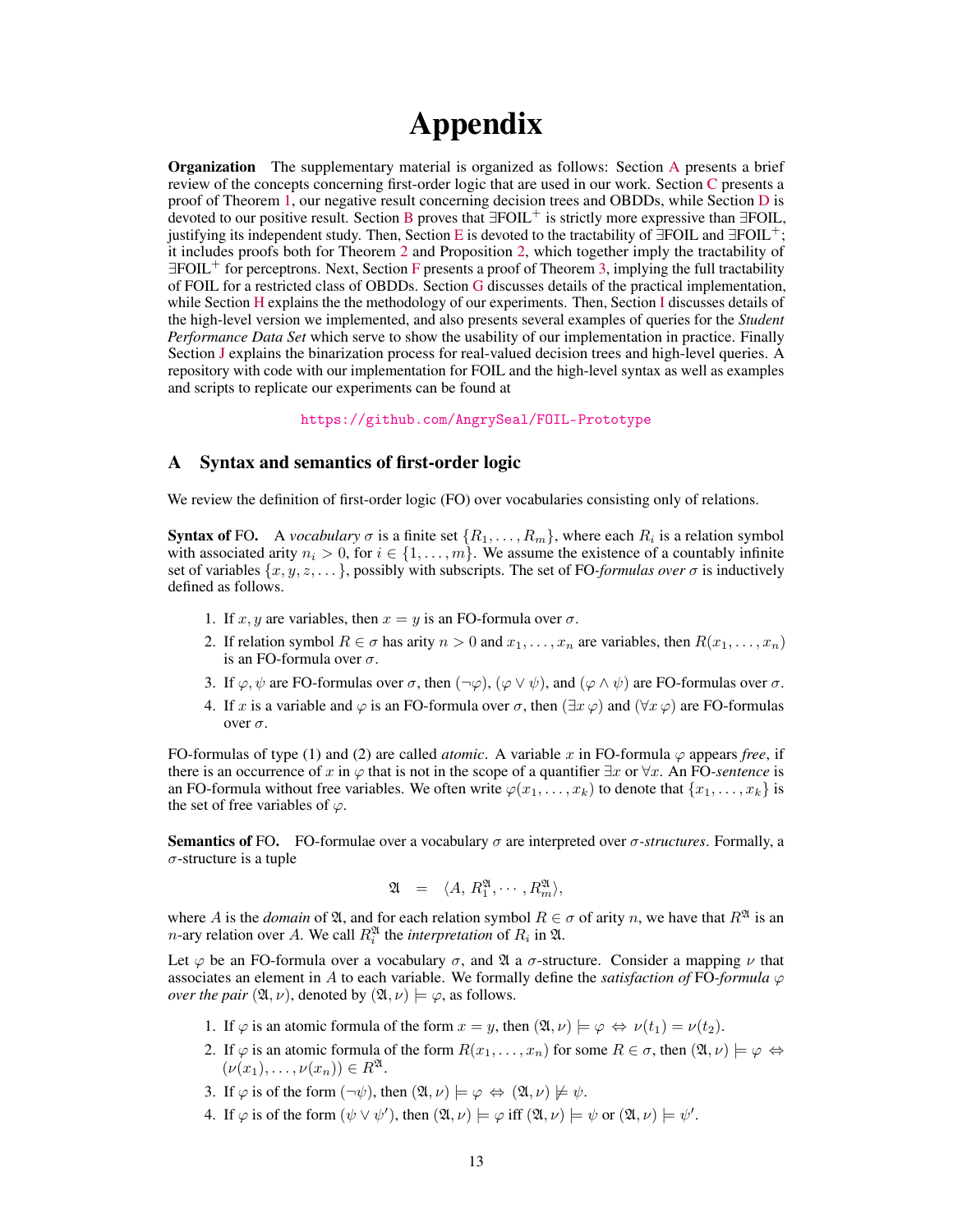- 5. If  $\varphi$  is of the form  $(\psi \wedge \psi')$ , then  $(\mathfrak{A}, \nu) \models \varphi$  iff  $(\mathfrak{A}, \nu) \models \psi$  and  $(\mathfrak{A}, \nu) \models \psi'$ .
- 6. If  $\varphi$  is of the form  $(\exists x \psi)$ , then  $(\mathfrak{A}, \nu) \models \varphi$  iff there exists  $a \in A$  for which  $(\mathfrak{A}, \nu[x/a]) \models \psi$ . Here,  $\nu[x/a]$  is a mapping that takes the same value as  $\nu$  on every variable  $y \neq x$ , and takes value  $a$  on  $x$ .
- 7. If  $\varphi$  is of the form  $(\forall x \psi)$ , then  $(\mathfrak{A}, \nu) \models \varphi$  iff for every  $a \in A$  we have that  $(\mathfrak{A}, \nu[x/a]) \models \psi.$

For an FO-formula  $\varphi(x_1,\ldots,x_k)$  and assignment  $\nu$  such that  $\nu(x_i) = a_i$ , for each  $i \in \{1,\ldots,k\}$ , we write  $\mathfrak{A} \models \varphi(a_1,\ldots,a_k)$  to denote that  $(\mathfrak{A},\nu) \models \varphi$ . If  $\varphi$  is a sentence, we write simply  $\mathfrak{A} \models \varphi$ , as for any pair of mappings  $\nu_1, \nu_2$  for the variables, it holds that  $(\mathfrak{A}, \nu_1) \models \varphi$  iff  $(\mathfrak{A}, \nu_2) \models \varphi$ .

## <span id="page-1-1"></span>B Proof that the FULL predicate cannot be expressed in the existential fragment of FOIL

This proof requires some background in model theory. Namely, it uses the following ideas:

- Given a structure  $\mathfrak A$  with domain A, a set  $S \subseteq A$  induces a *sub-structure*  $\mathfrak A'$  such that the domain of  $\mathfrak{A}'$  is A' and  $R^{\mathfrak{A}'} = R^{\mathfrak{A}} \cap S^n$  for every relation  $R \in \sigma$  of arity n.
- Let  $\mathfrak{A}, \mathfrak{B}$  be two structures over a vocabulary  $\sigma$  with domains A and B, respectively. An *isomorphism*  $f : A \rightarrow B$  between  $\mathfrak A$  and  $\mathfrak B$  satisfies the following property for every FO-formula  $\varphi$  over  $\sigma$ , and every mapping  $\nu$ :

$$
(\mathfrak{A}, \nu) \models \varphi \iff (\mathfrak{B}, f \circ \nu) \models \varphi
$$

where  $(f \circ \nu)$  is a mapping that associates  $f(\nu(x))$  to each variable x.

• If  $\varphi(x_1,\ldots,x_k)$  is an existential FO-formula over a vocabulary  $\sigma$ ,  $\mathfrak A$  is a  $\sigma$ -structure with domain A,  $\mathfrak{A}'$  is an induced sub-structure of  $\mathfrak A$  with domain  $A'$ , and  $a_1, \ldots, a_k \in A'$ :

$$
\mathfrak{A}' \models \varphi(a_1, \dots, a_k) \implies \mathfrak{A} \models \varphi(a_1, \dots, a_k)
$$

All these ideas are standard, and can be found for example in the reference book of Chang and Keisler [\[11\]](#page--1-4).

We now proceed with the actual proof. For the sake of contradiction, assume that  $FULL(x)$  can be expressed in  $\exists$ FOIL. More precisely, assume that  $\varphi(x)$  is a formula in  $\exists$ FOIL such that for every  $n \geq 1$ , every model M of dimension n, and every partial instance e of dimension n:

<span id="page-1-2"></span>
$$
\mathfrak{A}_{\mathcal{M}} \models \varphi(\mathbf{e}) \quad \text{if and only if} \quad \mathbf{e} \text{ is an instance.} \tag{3}
$$

Let  $\mathcal{M}_1$  be a model of dimension 1 such that  $\mathcal{M}_1(e) = 0$  for every instance e. Then we have that:

$$
\mathfrak{A}_{\mathcal{M}_1} = \langle \{\bot, 0, 1\}, \text{Pos}^{\mathfrak{A}_{\mathcal{M}_1}}, \subseteq^{\mathfrak{A}_{\mathcal{M}_1}} \rangle,
$$

where POS<sup> $\mathfrak{A}_{\mathcal{M}_1} = \emptyset$ . Moreover, given condition [3,](#page-1-2) we also know that  $\mathfrak{A}_{\mathcal{M}_1} \models \varphi((0))$ . Let  $\mathcal{M}_2$  be a</sup> model of dimension 2 such that  $\mathcal{M}_2(\mathbf{e}) = 0$  for every instance e. Then we have that:

$$
\mathfrak{A}_{\mathcal{M}_2} \;\; = \;\; \langle \{\bot, 0, 1\}^2, \text{Pos}^{\mathfrak{A}_{\mathcal{M}_2}}, \subseteq^{\mathfrak{A}_{\mathcal{M}_2}} \rangle,
$$

where POS<sup> $\mathfrak{A}_{\mathcal{M}_2} = \emptyset$ . Moreover, let  $\mathfrak{A}'$  be the sub-structure of  $\mathfrak{A}_{\mathcal{M}_2}$  induced by the set of instances</sup>  $\{(\perp, \perp), (0, \perp), (1, \perp)\}.$  Then we have that function  $f : \{(\perp), (0), (1)\} \to \{(\perp, \perp), (0, \perp), (1, \perp)\}$ defined as  $f((x)) = (x, \perp)$  is an isomorphism from  $\mathfrak{A}_{\mathcal{M}_1}$  to  $\mathfrak{A}'$  such that  $f((0)) = (0, \perp)$ . Hence, given that  $\varphi(x)$  is a formula in first-order logic and  $\mathfrak{A}_{\mathcal{M}_1} \models \varphi((0))$ , we conclude that  $\mathfrak{A}' \models \varphi((0, \bot))$ . Moreover, given that  $\mathfrak{A}'$  is an induced sub-structure of  $\mathfrak{A}_{\mathcal{M}_2}$  and  $\varphi(x)$  is an existential formula in first-order logic, we have that  $\mathfrak{A}_{\mathcal{M}_2} \models \varphi((0, \bot))$ . Notice that this contradicts condition [3,](#page-1-2) as  $(0, \bot)$ is not an instance.

#### <span id="page-1-0"></span>C Proof of Theorem [1](#page--1-0)

Let us restate the theorem for the reader's convenience.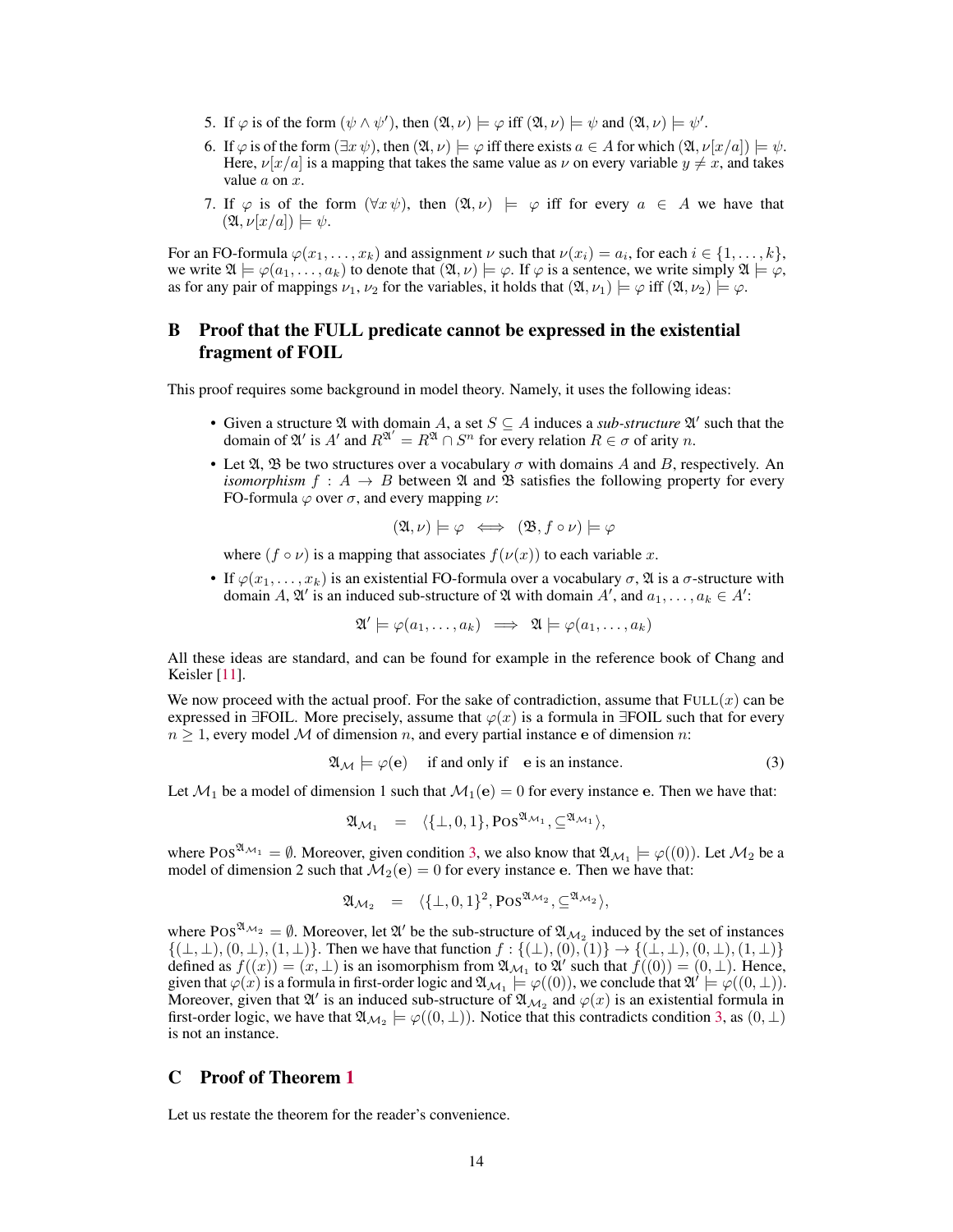**Theorem [1.](#page--1-0)** *There exists a formula*  $\psi(x)$  *in* FOIL *for which* EVAL( $\psi(x)$ , DTree) *and*  $EVAL(\psi(x), OBDD)$  *are* NP-*hard.* 

*Proof.* We show that the problem is NP-hard by reducing from the satisfiability problem for propositional formulas in 3-CNF. We will in fact show that hardness holds already for the class DTree ∩ OBDD, which proves both cases a once. Let  $\varphi = C_1 \wedge \cdots \wedge C_n$  be a propositional formula, where each  $C_i$  is a disjunction of three literal and does not contain repeated or complementary literals. Moreover, assume that  ${x_1, \ldots, x_m}$  is the set of variables occurring in  $\varphi$ , and the proof will use partial instances of dimension  $n + m$ . Notice that the last m features of such a partial instance e naturally define a truth assignment for the propositional formula  $\varphi$ . More precisely, for every  $i \in \{1, \ldots, n\}$ , we use notation  $e(C_i) = 1$  to indicate that there is a disjunct  $\ell$  of  $C_i$  such that  $\ell = x_j$ and  $e[n + j] = 1$ , or  $\ell = \neg x_j$  and  $e[n + j] = 0$ , for some  $j \in \{1, ..., m\}$ . Furthermore, we say  $e(\varphi) = 1$  if  $e(C_i) = 1$  for every  $i \in \{1, \ldots, n\}.$ 

We will build an *ordered decision tree* (thus belonging to DTree ∩ OBDD), over the natural ordering  $1 < 2 < \cdots < n + m - 1 < n + m$ . Let us denote this ordering with  $\prec$  in order to avoid confusion. For each clause  $C_i$  ( $i \in \{1, \ldots, n\}$ ), let  $\mathcal{T}_{C_i}$  be a decision tree of dimension  $n + m$  (but that will only use features  $n+1,\ldots,n+m$ ) such that for every entity  $e: \mathcal{T}_{C_i}(e) = 1$  if and only  $e(C_i) = 1$ . Moreover, we require each  $\mathcal{T}_{C_i}$  to be ordered with respect to  $\prec$ , Notice that  $\mathcal{T}_{C_i}$  can be constructed in constant time as it only needs to contain at most eight paths of depth 3. For example, assuming that  $C = (x_1 \vee x_2 \vee x_3)$ , a possible decision tree  $\mathcal{T}_C$  is depicted in the following figure:



Moreover, define  $\mathcal{T}_{\varphi}$  as the following decision tree, clearly ordered with respect to  $\prec$ :



Finally, define e as a partial instance of dimension  $n + m$  such that  $e[i] = 1$  for every  $i \in \{1, ..., n\}$ , and  $e[n+j] = \perp$  for every  $j \in \{1, \ldots, m\}$ , and define  $\psi(x)$  as the following formula in FOIL (equiv-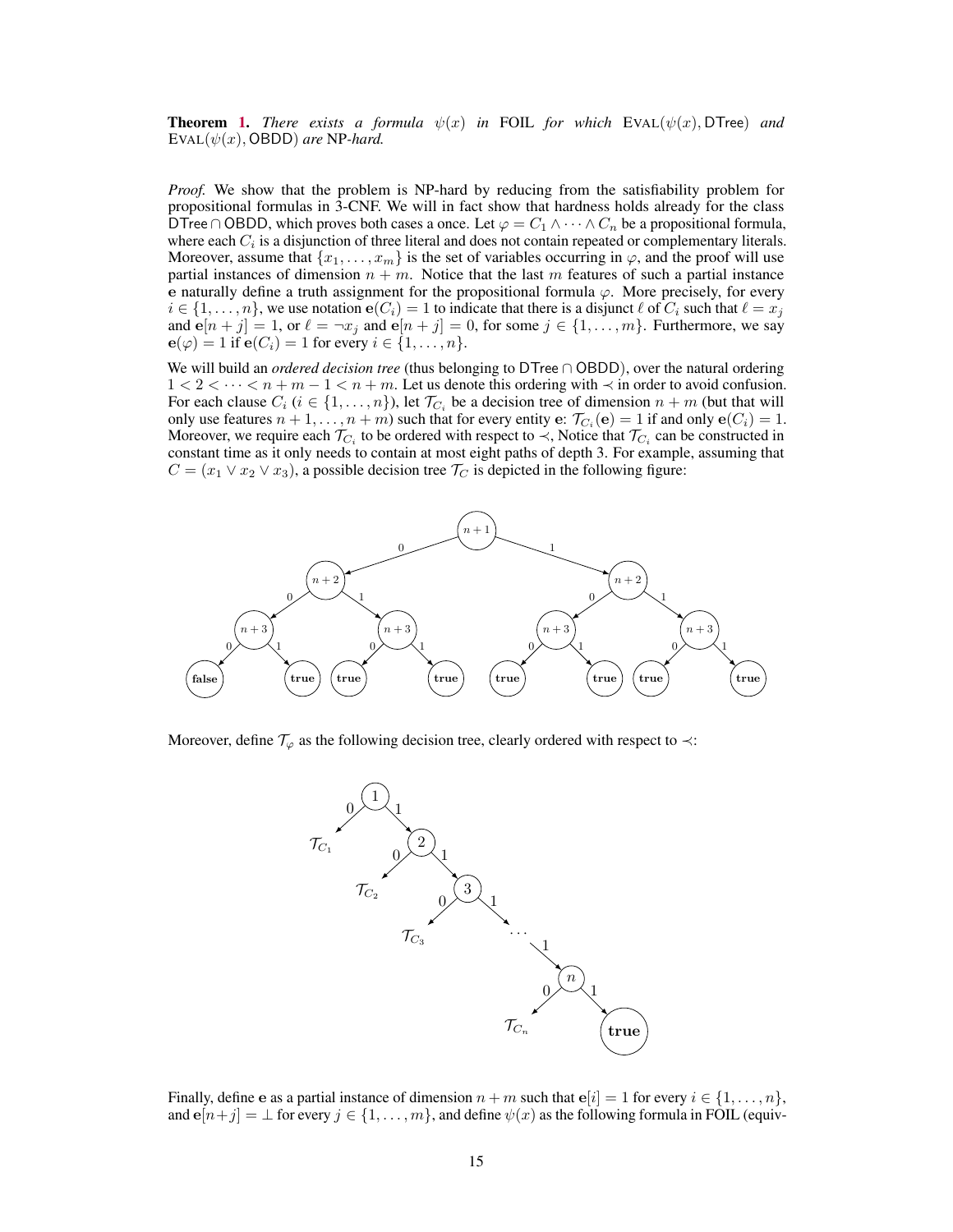alent to the formula presented in the body of the paper):

$$
\psi(x) = \exists y \left( x \subseteq y \land \text{FULL}(y) \land \forall z \left( \left( z \subseteq y \land \neg y \subseteq z \right) \rightarrow \exists u \left( z \subseteq u \land \neg u \subseteq z \land \neg \text{FULL}(u) \right) \lor \forall v \left( \left( z \subseteq v \land \neg v \subseteq z \right) \rightarrow \text{Pos}(v) \right) \right) \right).
$$
 (4)

Interestingly,  $\psi(x)$  can be rewritten by using only two variables, which proves that an even more restricted fragment of FOIL is hard to evaluate. The following two-variable formula is equivalent to  $\psi(x)$ :

$$
\exists y \, (x \subseteq y \land \text{FULL}(y) \land \forall x \, ((x \subseteq y \land \neg y \subseteq x) \rightarrow \exists y \, (x \subseteq y \land \neg y \subseteq x \land \neg \text{FULL}(y)) \lor \forall y \, ((x \subseteq y \land \neg y \subseteq x) \rightarrow \text{Pos}(y)))).
$$

In what follows, we prove that  $\varphi$  is satisfiable if and only if  $\mathfrak{A}_{\mathcal{T}_\varphi} \models \psi(\mathbf{e})$ , from which we conclude that the theorem holds.

( $\Leftarrow$ ) Assume that  $\mathfrak{A}_{\mathcal{T}_{\varphi}} \models \psi(\mathbf{e})$ , and assume that  $\mathbf{e}_1$  is a witness for the variable y, that is,

$$
\mathfrak{A}_{\mathcal{T}_{\varphi}} \models \mathbf{e} \subseteq \mathbf{e}_1 \land \text{FULL}(\mathbf{e}_1) \land \forall z ((z \subseteq \mathbf{e}_1 \land \neg \mathbf{e}_1 \subseteq z) \rightarrow \exists u (z \subseteq u \land \neg u \subseteq z \land \neg \text{FULL}(u)) \lor \forall v ((z \subseteq v \land \neg v \subseteq z) \rightarrow \text{Pos}(v))).
$$

In what follows, we show that  $e_1(\varphi) = 1$ , from which we conclude that  $\varphi$  is satisfiable. Fix an arbitrary  $i \in \{1, \ldots, n\}$ . Then, let  $e_2$  be a partial instance of dimension  $n + m$ such that (i)  $e_2[i] = \bot$ ; (ii)  $e_2[j] = 1$  for each  $j \in \{1, \ldots, n\}$  with  $j \neq i$ , and (iii)  $e_2[n+k] = e_1[n+k]$  for each  $k \in \{1, \ldots, m\}$ . Then given that  $(e_2 \subseteq e_1 \land \neg e_1 \subseteq e_2)$ , we have that:

$$
\mathfrak{A}_{\mathcal{T}_{\varphi}} \models \exists u \left( \mathbf{e}_2 \subseteq u \land \neg u \subseteq \mathbf{e}_2 \land \neg \text{FULL}(u) \right) \lor \forall v \left( \left( \mathbf{e}_2 \subseteq v \land \neg v \subseteq \mathbf{e}_2 \right) \to \text{Pos}(v) \right).
$$

Therefore, given that  $e_2$  assigns value  $\perp$  to exactly one feature, we conclude that:

<span id="page-3-0"></span>
$$
\mathfrak{A}_{\mathcal{T}_{\varphi}} \models \forall v \left( (\mathbf{e}_2 \subseteq v \land \neg v \subseteq \mathbf{e}_2) \to \text{Pos}(v) \right). \tag{5}
$$

Define  $e_3$  as an instance of dimension  $n + m$  such that  $e_3[i] = 0$ ,  $e_3[j] = 1$  for each  $j \in \{1, \ldots, n\}$  with  $j \neq i$ , and  $\mathbf{e}_3[n+k] = \mathbf{e}_2[n+k]$  for each  $k \in \{1, \ldots, m\}$ . Then, by considering that  $(e_2 \subseteq e_3 \land \neg e_3 \subseteq e_2)$  holds, we conclude from [5](#page-3-0) that POS $(e_3)$  holds. Therefore, given that  $e_3[i] = 0$  and  $e_3[j] = 1$  for each  $j \in \{1, ..., n\}$  with  $j < i$ , we have that  $\mathcal{T}_{C_i}(\mathbf{e}_3) = 1$ , from which we deduce that  $\mathcal{T}_{C_i}(\mathbf{e}_1) = 1$ , since  $\mathbf{e}_1[n+j] = \mathbf{e}_2[n+j] =$  ${\bf e}_{3}[n+j]$  for every  $j \in \{1, \ldots, m\}$ . As i is an arbitrary element in the set  $\{1, \ldots, n\}$ , we conclude that  $e_1(C_i) = 1$  for every  $i \in \{1, \ldots, n\}$  and, thus,  $e_1(\varphi) = 1$ , which was to be shown.

 $(\Rightarrow)$  Assume that  $\varphi$  is satisfiable, and let  $\sigma$  be a truth assignment such that  $\sigma(\varphi) = 1$ . Moreover, define an instance  $e_1$  of dimension  $n + m$  such that  $e_1[i] = 1$  for each  $i \in \{1, ..., n\}$  and  $e_1[n+j] = \sigma(x_i)$  for each  $j \in \{1, \ldots, m\}$ . Then we have that  $e_1(\varphi) = 1$ ,  $e \subseteq e_1$  and  $FULL(e<sub>1</sub>)$  hold. Next we show that:

$$
\mathfrak{A}_{\mathcal{T}_{\varphi}} \models \forall z ((z \subseteq \mathbf{e}_1 \land \neg \mathbf{e}_1 \subseteq z) \rightarrow \exists u (z \subseteq u \land \neg u \subseteq z \land \neg \text{FULL}(u)) \lor \forall v ((z \subseteq v \land \neg v \subseteq z) \rightarrow \text{Pos}(v))),
$$

from which we conclude that  $\mathfrak{A}_{\mathcal{T}_{\varphi}} \models \psi(\mathbf{e})$ . Let  $\mathbf{e}_2$  be a partial instance of dimension  $n + m$ such that  $(e_2 \subseteq e_1 \land \neg e_1 \subseteq e_2)$  holds. We need to prove that:

$$
\mathfrak{A}_{\mathcal{T}_{\varphi}} \models \exists u \left( \mathbf{e}_2 \subseteq u \land \neg u \subseteq \mathbf{e}_2 \land \neg \text{FULL}(u) \right) \lor \forall v \left( \left( \mathbf{e}_2 \subseteq v \land \neg v \subseteq \mathbf{e}_2 \right) \to \text{Pos}(v) \right).
$$

Notice that  $e_2$  assigns value  $\perp$  to at least one feature in X, since  $(e_2 \subseteq e_1 \land \neg e_1 \subseteq e_2)$ holds. If  ${\bf e}_2$  assigns value  $\bot$  to at least two features, then clearly  $\mathfrak{A}_{\mathcal{T}_\varphi}\models \exists u\, ({\bf e}_2\subseteq u\wedge \neg u\subseteq$  $e_2 \wedge \neg \text{FULL}(u)$ ). Hence, assume that  $e_2$  assigns value  $\perp$  to exactly one feature, and consider the following cases.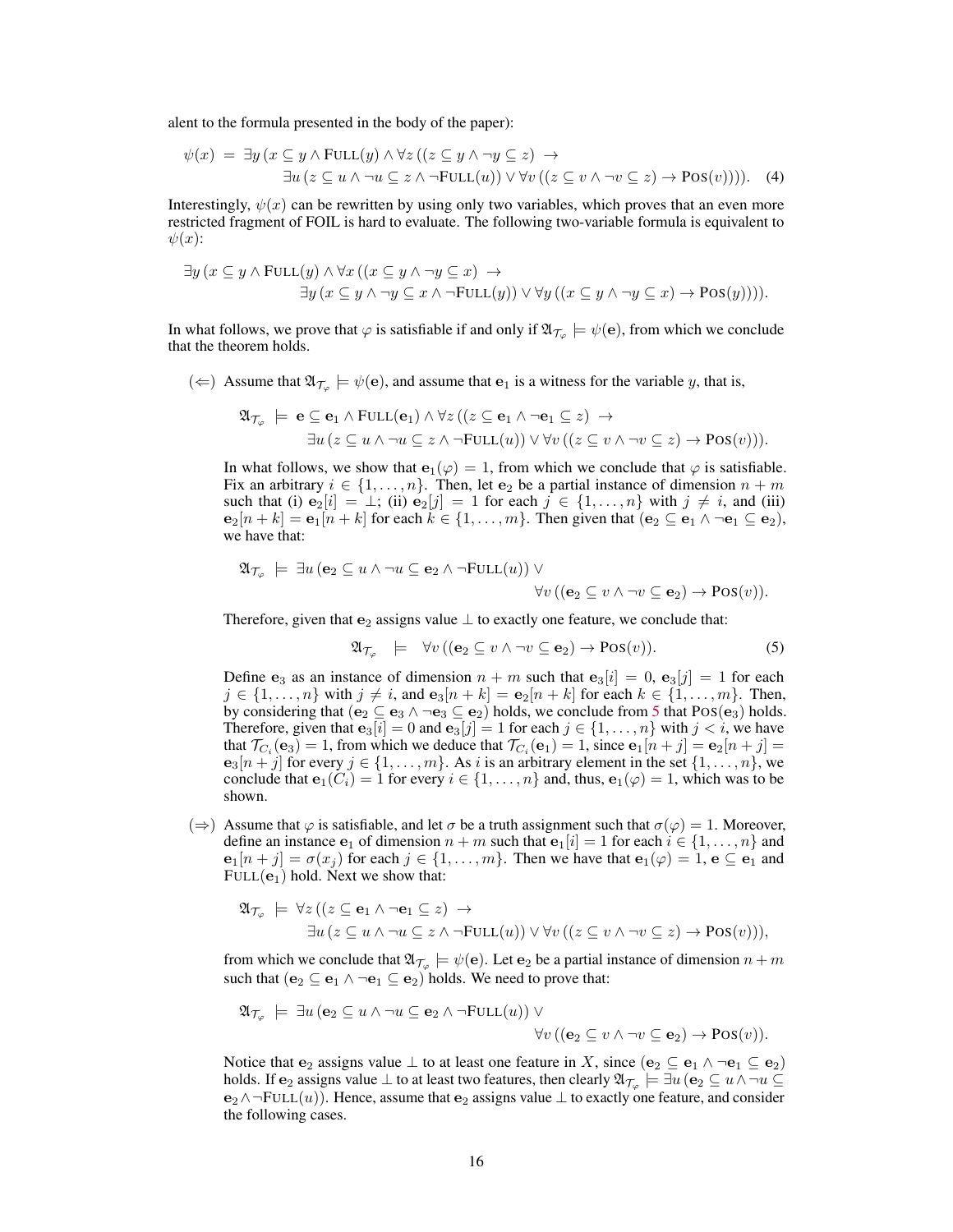- If  $e_2[n+j] = \bot$  for some  $j \in \{1, \ldots, m\}$ . Then for every partial instance  $e_3$  of dimension  $n + m$  such that  $(e_2 \subseteq e_3 \land \neg e_3 \subseteq e_2)$  holds, we have that  $e_3[i] = 1$  for every  $i \in \{1, \ldots, n\}$ . Therefore, from the definition of  $\mathcal{T}_{\varphi}$ , we conclude that POS( $\mathbf{e}_3$ ) holds. Thus, we have that  $\mathfrak{A}_{\mathcal{T}_{\varphi}} \models \forall v \, ((\mathbf{e}_2 \subseteq v \land \neg v \subseteq \mathbf{e}_2) \to \text{Pos}(v)).$
- If  $e_2[i] = \bot$  for some  $i \in \{1, \ldots, n\}$ . Then assume that  $e_3$  is a partial instance of dimension  $n+m$  such that  $(e_2 \subseteq e_3 \land \neg e_3 \subseteq e_2)$  holds. If  $e_3[i] = 1$ , then we have that  $e_3[j] = 1$  for every  $j \in \{1, ..., n\}$ , and we conclude by definition of  $\mathcal{T}_{\varphi}$  that  $Pos(e_3)$ holds. If  ${\bf e}_3[i]=0$ , then we conclude that  $\mathcal{T}_\varphi({\bf e}_3)=\mathcal{T}_{C_i}({\bf e}_3),$  since  ${\bf e}_3[j]=1$  for every  $j \in \{1, \ldots, n\}$  such that  $j < i$ . Given that  $e_1, e_2$  and  $e_3$  only differ in the value of  $f_i$ , we have that  $e_3[n + k] = e_2[n + k] = e_1[n + k]$  for every  $k \in \{1, ..., m\}$ , so that  $\mathcal{T}_{C_i}(e_3) = \mathcal{T}_{C_i}(e_1)$ . But then given that  $e_1(\varphi) = 1$ , we know that  $\mathcal{T}_{C_i}(e_1) = 1$ , which implies that  $\mathcal{T}_{\varphi}(\mathbf{e}_3) = \mathcal{T}_{C_i}(\mathbf{e}_3) = \mathcal{T}_{C_i}(\mathbf{e}_1) = 1$ . We conclude again that POS( $\mathbf{e}_3$ ) holds, from which we deduce that  $\mathfrak{A}_{\mathcal{T}_{\varphi}} \models \forall v \, ((\mathbf{e}_2 \subseteq v \land \neg v \subseteq \mathbf{e}_2) \to \text{Pos}(v)).$

This concludes the proof of the theorem.

 $\Box$ 

## <span id="page-4-0"></span>D Proof of Proposition [1](#page--1-5)

Let us restate and prove the corresponding proposition.

**Proposition [1.](#page--1-5)** *Let*  $\varphi$  *be a query in*  $\exists$  FOIL *or*  $\forall$  FOIL. *Then* EVAL( $\varphi$ , DTree) *and* EVAL( $\varphi$ , OBDD) *can be solved in polynomial time.*

*Proof.* We will prove this for the more general class of FBDD, that contains both DTree and OBDD. Assume that the input formula is of the form  $\varphi = \exists x_1, \dots, \exists x_k \psi(x_1, \dots, x_k)$ , with  $\psi$  quantifier-free, and let M be the input model with  $\dim(\mathcal{M}) = n$ . Our algorithm will try to construct a valuation  $e_1, \ldots, e_k$  of the variables of  $\varphi$  such that  $\mathcal{M} \models \psi(e_1, \ldots, e_k)$ , and if this fails, it will be certain that no satisfying valuation exists.

We assume as well the input formula has constants but no free-variables as if the input instance has free variable we can simply replace them by the partial instances  $e_i$  supplied in the input. Let  $V = \{x_1, \ldots, x_k\}$  be the variables mentioned in  $\varphi$ , of which there is only a constant number as  $\varphi$  is fixed. Let  $E = {\bf{e}_1, \ldots, \bf{e}_k}$  be their corresponding undetermined instances.

For each element in the domain of  $\mathfrak{A}_{\mathcal{M}}$ , that is, for each tuple in  $\{0, 1, \perp\}^n$ , we define its *type* as the set of unary predicates of  $\exists$ FOIL that it satisfies when interpreted over  $\mathfrak{A}_{\mathcal{M}}$ . In the case of  $\exists$ FOIL, this set corresponds either to  $\{Pos\}$  or to  $\{\neg Pos\}$ , but we present the general strategy as it can be used for bigger fragments of FOIL, as shown later in the proof of Theorem [2.](#page--1-1)

Let  $T$  be the set of types which is of course a fixed set independent of  $M$ . We will guess the type of each instance  $e \in E$ . More formally, we can iterate over all type assignments  $\tau : E \to \mathcal{T}$  as there is only fixed number of them. Similarly, we can define a *containment assignment*  $\gamma$  as an assignment of all the ordered pairs  $(e_i, e_j)$  to  $\{0, 1\}$ , with the meaning that  $e_i \subseteq e_j$  iff  $\gamma(e_i, e_j) = 1$ . Such an assignment is said to be *possible* only if it holds the properties of a partial order. Given a possible containment assignment  $\gamma$ , we can interpret it as a pair of sets

$$
P = \{(\mathbf{e}_i, \mathbf{e}_j) | \gamma(\mathbf{e}_i, \mathbf{e}_j) = 1\} \ ; \quad N = \{(\mathbf{e}_i, \mathbf{e}_j) | \gamma(\mathbf{e}_i, \mathbf{e}_j) = 0\}
$$

Note as well that there is a constant number of possibilities for the pair P, N. Because the formula  $\varphi$ is existential, if there is an determinization of E that models  $\varphi$ , then there is a pair  $(\tau, \gamma = (P, N))$ where  $\tau$  is a possible type assignment and  $\gamma = (P, N)$  is a possible containment assignment, such that E is *consistent* with both  $\tau$  and  $\gamma$ . More precisely, E is consistent with  $\tau$  and  $\gamma$  iff:

• For every  $e \in E$  and every unary predicate  $\rho$ ,

 $\rho \in \tau(\mathbf{e}) \iff \mathbf{e} \in \rho^{\mathfrak{A}_\mathcal{M}}$ 

• For every pair  $e_i, e_j \in E$ ,

$$
\gamma(\mathbf{e}_i, \mathbf{e}_j) = 1 \iff (\mathbf{e}_i, \mathbf{e}_j) \in \subseteq^{\mathfrak{A}_{\mathcal{M}}}
$$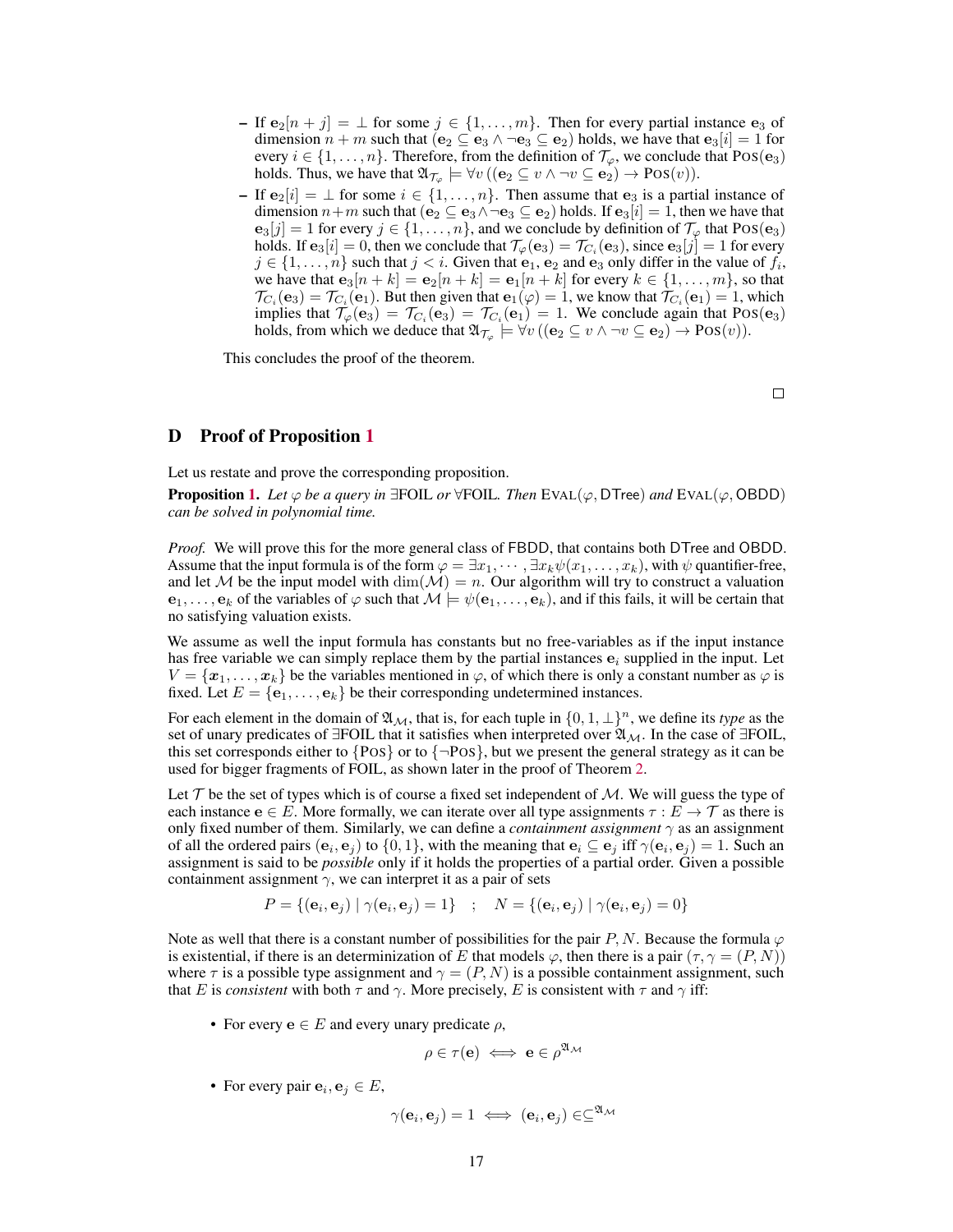We can afford to iterate over the constantly many pairs  $(\tau, \gamma)$ , and for each pair  $(\tau, \gamma)$  it is trivial to decide whether  $\varphi$  gets satisfied under said assignments (simply by replacing every atomic term in  $\varphi$  by the value assigned to it by  $\tau$  or  $\gamma$ ). Therefore, in order to prove the whole theorem, it is enough to design a polynomial time algorithm that decides whether there determinization of  $E$  that is a consistent with a given pair  $(\tau, \gamma)$ . More precisely, proving the next claim will be enough to conclude our proof.

**Claim 1.** *Given a pair*  $(\tau, \gamma = (P, N))$ *, one can check in polynomial time whether there is a determinization of* E *that is consistent with*  $(\tau, \gamma)$ *.* 

*Proof of Claim 1.* First, as the desired determinization  $E$  must be consistent with  $N$ , it must hold that for every fact  $(\mathbf{e}_i, \mathbf{e}_j) \in N$ , there is an index  $1 \leq k \leq n$  such that  $\mathbf{e}_i[k] \neq \bot$  and  $\mathbf{e}_i[k] \neq \mathbf{e}_j[k]$ . We can afford to guess, for each of the constantly many facts  $(e_i, e_j) \in N$ , an index k and the values of  ${\bf e}_i[k],{\bf e}_j[k]$ , that certify the fact. After said guesses have been made, we can assume a set F of guessed facts of the form  $e[k] = \alpha$ , with  $\alpha \in \{0, 1, \perp\}$ . Then, for every fact in F of the form  $e[k] = \beta$ , with  $\beta \in \{0, 1\}$ , we include in F all facts of the form  $e'[k] = \beta$  for every e' such that  $(e, e') \in P$ . Also, for every fact in F of the form  $e[k] = \perp$ , we include  $e'[k] = \perp$  for every  $e'$  such that  $(e', e) \in P$ . As any determinization of E respecting F will at least be consistent with N, it remains only to check whether there is an interpretation E respecting to F that is consistent with  $\tau$ and P.

If F fully determines some predicates that a certain instance  $e \in E$  must satisfy, for example because F contains facts  $e[k] = \beta \in \{0, 1\}$  for all  $1 \le k \le n$  and thus we know that e must be a full instance, we can check whether POS(e) and if that holds reject immediately if POS(e)  $\notin \tau(e)$ . Therefore, we can safely assume this is not the case, and that  $\tau$  is not directly contradicted by F. We thus modify the undetermined instances  $e_1, \ldots, e_k$  according to F. Let us now interpret P as a directed acyclic graph G obtained in the following way: (i) create a node for every instance  $e \in E$ , (ii) create an edge  $\mathbf{e} \to \mathbf{e}'$  iff  $(\mathbf{e}, \mathbf{e}') \in P$ , (iii) collapse strongly connected components to a single node. Note that, as strongly connected components before the last step correspond to instances that must be equal, we can think of them as a single instance, because forcefully  $\tau$  must assign the same to each of them. We can now view our problem as that of determinizing every node in a DAG  $G$ , in such a way that the containment dictated by the graph is satisfied, and so is  $\tau$ .

If G has multiple connected components (it will only have a constant number of them), it is easy to see that we can simply make the check for each of them separately, and return that the instance is positive if every connected component holds the check. This is because different connected components do not share instances e, and thus a determinization of a connected component is always compatible with the determinization of another connected component. As a consequence, our problem is now even smaller; we need to show that it is possible to determine in polynomial time if the undetermined components in each node of a given connected DAG G can be assigned values that are consistent with given assignments  $\tau$  and  $\overline{P}$ , assuming the guessed facts  $\overline{F}$ .

We now show a direct simple algorithm for this problem:

- 1. Choose an arbitrary topological ordering  $\phi$  of G.
- 2. Iterate over the nodes according to  $\phi$ , and for each node e do the next step.
- 3. If POS  $\in \tau(e)$ , go to step 4., otherwise go to 5.
- 4. We determinize e in an arbitrary way that is accepted by  $M$ . This is easily done in polynomial time for FBDDs; it is enough to prune the edges of the FBDD that contradict a defined feature in e, and then find any positive leaf of the resulting model. Take e to be the next node according to  $\phi$  and go back to 3. If there is no next node, go to 6.
- 5. Assign every undetermined component of  $\mathbf{e}$  to  $\perp$ , as that does not restrict any future choices while ensuring that POS  $\notin \tau(e)$ . Take e to be the next node according to  $\phi$  and go back to 3. If there is no next node, go to 6.
- 6. Now that nodes have no undetermined components, check that every fact dictated by  $\tau$  is true for the values that have been determined. If all the facts are correctly satisfied, return Yes, otherwise return No.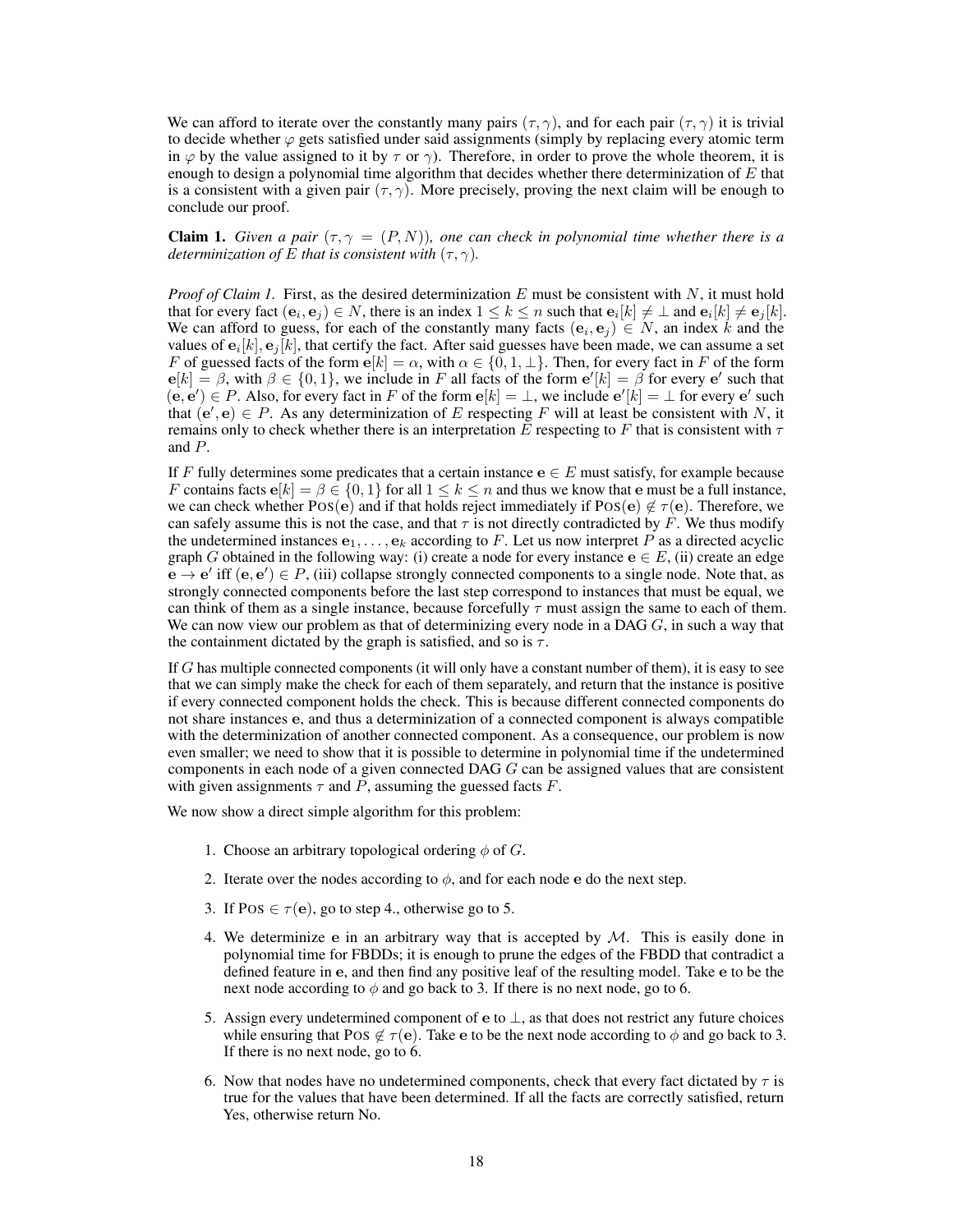It is clear that, if the preceding algorithm returns Yes, then it is correct, as it has a concrete determinization consistent with  $\tau$ , and it must be consistent with P as every undetermined component that is assigned 0 or 1 its propagated to the successors in the graph. It only remains to justify that it is correct when it returns No. Assume, looking for a contradiction, that the algorithm returns No but there actually exists a determinization B of E that is consistent with  $\tau$  and P, assuming the guessed facts F. Let A be the determinization that the algorithm tested in step 6, and let i be the first node according to  $\phi$ , the choice of the algorithm in step 1, such that  $A(\phi_i) \neq B(\phi_i)$ . Such an index must exists because A must differ from B. Among all determinizations that are consistent with  $\tau$  and P, let B' be the one that maximizes the index i of its first difference with A. Then, let e be i-th node according to  $\phi$ , and thus the first node where A and B' differ. If POS  $\in \tau(e)$ , the algorithm determinized e in an arbitrary way that makes e a positive instance. But then, as e is positive (and therefore a full instance), it cannot have any successors in G, and thus if we let  $B'' := B'$  except for  $B''(e) := A(e)$ , then B'' must also be consistent with  $\tau$ , which contradicts the maximality of i. If POS  $\notin \tau(e)$  we have two cases, either  $B'(e)$  is a full instance or not. If it is, then again it has no successors in  $G$ , so it must be that the inconsistency is that the algorithm determinized  $e$  in a way that makes it a positive instance. This is clearly not possible, as the only step in the algorithm that introduces values different from  $\perp$ , and thus that makes feasible for e to be a positive instance, is step 4, which occurs exactly when POS  $\in \tau(e)$ . It remains to see the case where  $B'(e)$  is not a full instance. Assume j is the first component for which  $A(e)[j] \neq B'(e)[j]$ . If  $A(e)[j] = \perp$ , then note that every successor of  $B'(e)$  is also a successor of  $A(e)$  and thus if  $B'(e)$  is consistent with  $\tau$ , then so is  $\vec{A}(\mathbf{e})$ . This implies the inconsistency in  $\tau$  must appear later in  $\phi$ , and thus we can again take B<sup>tt</sup> equal to B<sup>t</sup> except for  $B''(e) := A(e)$  which will contradict the maximality of i. If  $A(e)[j] \neq \bot$ , then said value need to come from F, as the algorithm only introduces the value  $\bot$ for instances where POS  $\notin \tau(\mathbf{e})$ , which means that  $B'(\mathbf{e})[j] = A(\mathbf{e})[j]$ , as  $B'$  must also respect F, which contradicts the minimality of  $j$ .

 $\Box$ 

As the preceding claim has been proved, and there are constantly many pairs ( $\tau$ ,  $\gamma$ ) to consider, there is a polynomial time algorithm for the whole problem. П

#### <span id="page-6-0"></span>E Proof of Theorem [2,](#page--1-1) Proposition [2](#page--1-2) and Proposition [3](#page--1-6)

Before the proofs, let us gain a better understanding on the PARTIALALLPOS and PARTIALALLNEG formulas. Recall that

**PARTIALALLPOS**
$$
(x, y, z) = \exists u [x \subseteq u \land \text{ALLPos}(u) \land \exists v (y \subseteq v \land u \subseteq v) \land \exists w (z \subseteq w \land u \subseteq w)]
$$
 (6)

We will prove that this query captures an important computational problem. Let us introduce a fourth kind of value:  $\Diamond$ , so we now define *undetermined instances* as tuples in  $\{0, 1, \bot, \Diamond\}^n$  for some  $n \geq 1$ . A component with value  $\diamondsuit$  is said to be *undetermined*. Given an undetermined instance e of dimension  $n$ , we say that a partial instance  $e'$  of dimension  $n$  is a *determinization* of  $e$  if for  $e$ matches e' in every component that is not undetermined. Note that e cannot have undetermined components as it is a partial instance (i.e., a tuple in  $\{0, 1, \perp\}^n$ ).

Consider now the following computational problem:

| Problem: DETERMINIZATIONALLPOS $(C)$                                                                                 |
|----------------------------------------------------------------------------------------------------------------------|
| Input: A model $\mathcal{M} \in \mathcal{C}$ of dimension n, and an undetermined instance e of dimension n           |
| Output: YES, if there is a determinization e' of e such that all completions of e' are positive,<br>and NO otherwise |
|                                                                                                                      |

It turns out that DETERMINIZATIONALLPOS is intimately related to PARTIALALLPOS:

<span id="page-6-1"></span>Lemma 1. *Let* C *be any class of models. Then* EVAL(PARTIALALLPOS, C) *can be solved in polynomial time if and only if* DETERMINIZATIONALLPOS(C) *can also be solved in polynomial time.*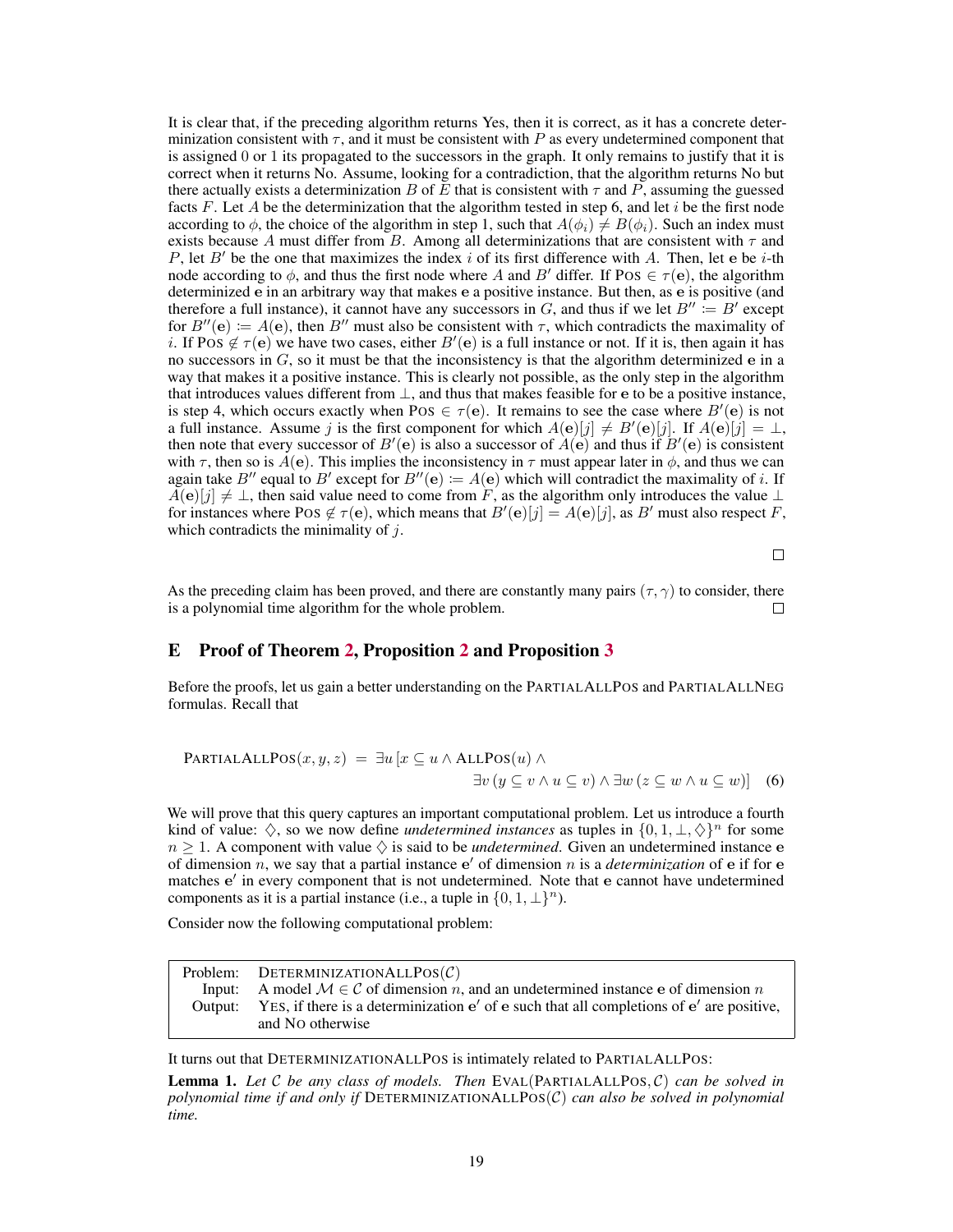*Proof.* We prove both directions as separate claims for an arbitrary class of models C.

Claim 2. *If* EVAL(PARTIALALLPOS, C) *can be solved in polynomial time then* DETERMINIZATIONALLPOS(C) *can also be solved in polynomial time.*

*Proof.* Assume that EVAL(PARTIALALLPOS,  $C$ ) can be solved in polynomial time for  $C$ . Then, consider an instance  $(M, e)$  of DETERMINIZATIONALLPOS, and let n be the dimension of said instance. From e, we build three partial instances  $e_x$ ,  $e_y$ ,  $e_z$  in the following way:

- $e_x$  is a determinization of e such that every undetermined component of e is replaced by  $\perp$ in  $\mathbf{e}_x$ .
- $\mathbf{e}_y$  is a partial instance that has a 1 in every component where e has  $\perp$ , and  $\perp$  in every other component.
- $e_z$  is a partial instance that has a 0 in every component where e has  $\perp$ , and  $\perp$  in every other component.

We now claim that  $M \models$  PARTIALALLPOS( $(e_x, e_y, e_z)$ ) if and only if  $(M, e)$  is a positive instance of DETERMINIZATIONALLPOS.

Indeed, assume first that  $M \models$  PARTIALALLPOS $(e_x, e_y, e_z)$ , and let be  $e_u, e_v, e_w$  be their witnesses. Trivially,  $e_u$  is a partial instance for which every completion is positive. Note that because  $\mathcal{M} \models \mathbf{e}_x \subseteq \mathbf{e}_u$  and the definition of  $\mathbf{e}_x$ , we have that the defined components of  $\mathbf{e}_u$  and e match. It only remains to see that if  $e[i] = \bot$  for some  $1 \le i \le n$ , then  $e_u[i] = \bot$  as well. Assume to the contrary that for some i it happens that  $e[i] = \bot$  but  $e_u[i] \neq \bot$ . If  $e_u[i] = 0$ , then  $e_v[i] = 0$ , as  $\mathcal{M} \models \mathbf{e}_u \subseteq \mathbf{e}_v.$  But  $\mathbf{e}_v[i] = 0$  contradicts the fact that  $\mathbf{e}_y[i] = 1$  (by construction) as  $\mathcal{M} \models \mathbf{e}_y \subseteq \mathbf{e}_v.$ Similarly, if  $e_u[i] = 1$ , then  $e_w[i] = 1$ , as  $\mathcal{M} \models e_u \subseteq e_w$ . But  $e_w[i] = 1$  contradicts the fact that  ${\bf e}_z[i] = 0$  (by construction) as  ${\cal M} \models {\bf e}_z \subseteq {\bf e}_w$ .

For the other direction, assume  $(M, e)$  is a positive instance of DETERMINIZATIONALLPOS, and let  $e'$  be the determinization of e that serves as a witness. We claim that  $e_u := e'$  is a witness for  $\mathcal{M} \models$  PARTIALALLPOS $(e_x, e_y, e_z)$ . Indeed, it is trivial that  $\mathcal{M} \models e_x \subseteq e_y$  as both  $e_x$  and  $e_u$  are determinization of e, but  $e_x$  replaced undetermined components by  $\perp$ . It is also clear that  $\mathcal{M} \models$  ALLPOS $(\mathbf{e}_u)$ , as all completions of  $\mathbf{e}'$  are positive by definition. Then, let  $\mathbf{e}_v$  be the completion of  $e_u$  that replaces every  $\perp$  component of  $e_u$  with 1. Let  $e_w$  be defined analogously but replacing  $\perp$ with 0. It is then easy to check that

$$
\mathcal{M} \models (\mathbf{e}_y \subseteq \mathbf{e}_v \land \mathbf{e}_u \subseteq \mathbf{e}_v) \land (\mathbf{e}_z \subseteq \mathbf{e}_w \land \mathbf{e}_u \subseteq \mathbf{e}_w)
$$

and thus  $M \models$  PARTIALALLPOS( $e_x, e_y, e_z$ ), which is enough to conclude the proof.

 $\Box$ 

Claim 3. *If* DETERMINIZATIONALLPOS(C) *can be solved in polynomial time then* EVAL(PARTIALALLPOS, C) *can also be solved in polynomial time.*

*Proof.* Assume that DETERMINIZATIONALLPOS $(C)$  can be solved in polynomial time. Then, let  $(\mathcal{M}, \mathbf{e}_x, \mathbf{e}_y, \mathbf{e}_z)$  be an input of EVAL(PARTIALALLPOS, C), and let  $n = \dim(\mathcal{M})$ .

First, we claim that if for some  $1 \leq i \leq n$  it happens that  $e_y[i] \neq \perp \neq e_x[i]$  or  $e_z[i] \neq \bot \neq e_x[i]$ , then we can trivially deduce that  $(M, e_x, e_y, e_z)$  is a negative instance of EVAL(PARTIALALLPOS, C). Indeed, if  $e_y[i] \neq \bot$ , and  $(\mathcal{M}, e_x, e_y, e_z)$  were to be a positive instance, then there would exists witnesses  $e_u, e_v, e_w$ , which would hold the following properties:

- 1.  $\mathbf{e}_u[i] = \mathbf{e}_x[i]$ , as  $\mathcal{M} \models \mathbf{e}_x \subseteq \mathbf{e}_u$  and  $\mathbf{e}_x[i]$  is assumed to not be  $\bot$ .
- 2.  $\mathbf{e}_v[i] = \mathbf{e}_y[i]$ , as  $\mathcal{M} \models \mathbf{e}_y \subseteq \mathbf{e}_v$  if  $\mathbf{e}_y[i] \neq \perp$ .
- 3.  $\mathbf{e}_w[i] = \mathbf{e}_z[i]$ , as  $\mathcal{M} \models \mathbf{e}_z \subseteq \mathbf{e}_w$  if  $\mathbf{e}_z[i] \neq \perp$ .
- 4.  $\mathbf{e}_v[i] = \mathbf{e}_u[i]$ , as  $\mathcal{M} \models \mathbf{e}_u \subseteq \mathbf{e}_v$  and  $\mathbf{e}_u[i] = \mathbf{e}_x[i]$  is assumed to not be  $\perp$ .
- 5.  $\mathbf{e}_w[i] = \mathbf{e}_u[i]$ , as  $\mathcal{M} \models \mathbf{e}_u \subseteq \mathbf{e}_w$  and  $\mathbf{e}_u[i] = \mathbf{e}_x[i]$  is assumed to not be  $\perp$ .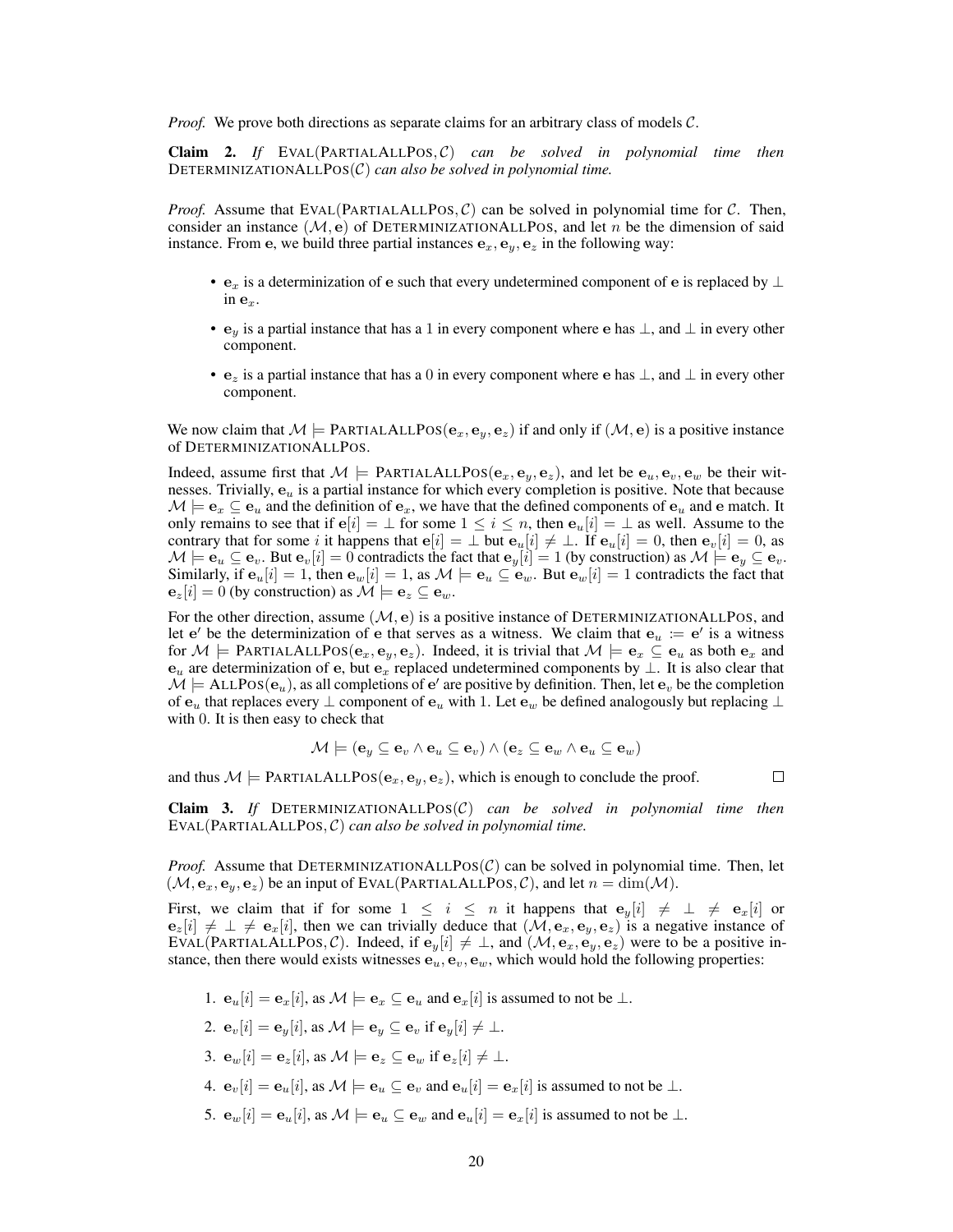Transitively, it would follow if  $e_y[i] \neq \bot$ , then  $e_x[i] = e_y[i]$ , and if  $e_z[i] \neq \bot$ , then  $e_x[i] = e_z[i]$ , which contradicts the assumption.

Therefore, we can safely assume from now on that, if  $e_x[i] \neq \bot$ , then either  $e_y[i] = \bot$  or  $e_y[i] = \bot$  $e_x[i]$ , and the same holds for  $e_z[i]$ . We now define e as an undetermined instance that is equal to  $e_x$  except that it has  $\Diamond$  in every component where  $e_x$  has  $\bot$ . We now claim that  $(\mathcal{M}, e_x, e_y, e_z)$ is a positive instance of EVAL(PARTIALALLPOS,  $\mathcal{C}$ ) if and only if  $(\mathcal{M}, e)$  is a positive instance of DETERMINIZATIONALLPOS.

Indeed, assume that  $(M, e_x, e_y, e_z)$  is a positive instance of EVAL(PARTIALALLPOS, C). Then, it is trivial that its witness  $e_u$  is a determinization of e with only positive completions. For the other direction, if  $(M, e)$  is a positive instance of DETERMINIZATIONALLPOS with witness  $e'$ , then it is easy to see that taking  $e_u := e_v := e_w := e'$  proves that  $(M, e_x, e_y, e_z)$  is a positive instance of EVAL(PARTIALALLPOS, C), as clearly  $\mathcal{M} \models \mathbf{e}_x \subseteq \mathbf{e}_u \wedge \text{ALLPos}(\mathbf{e}_u)$  and also trivially M  $\models$   $\mathbf{e}_u \subseteq \mathbf{e}_v \land \mathbf{e}_u \subseteq \mathbf{e}_w$ , thus leaving only  $\mathcal{M} \models \mathbf{e}_y \subseteq \mathbf{e}_v \land \mathbf{e}_z \subseteq \mathbf{e}_w$  to justify, which we do simply by using the previous fact that if  $e_y[i] \neq \bot$  for some  $i, e_x[i] = e_y[i]$ , from which we know that  $e_v[i] = e_y[i]$ , as  $\mathcal{M} \models e_x \subseteq e_u \subseteq e_v$ . The same reasoning justifies that  $\mathcal{M} \models e_z \subseteq e_w$ 

 $\Box$ 

The lemma follows directly from the combination of both claims.

 $\Box$ 

It is easy to see that the same proof applies to PARTIALALLNEG and DETERMINIZATIONALLNEG. We now restate the main theorem of this section and proceed to prove it.

**Theorem [2.](#page--1-1)** *For every class* C *of models, the following conditions are equivalent:* (a) EVAL( $\varphi$ , C) *can be solved in polynomial time for each query*  $\varphi$  *in*  $\exists$ FOIL<sup>+</sup>; (b) EVAL(PARTIALALLPOS, C) *and* EVAL(PARTIALALLNEG, C) *can be solved in polynomial time.*

*Proof.* The fact that (a) implies (b) is trivial as PARTIALALLPOS and PARTIALALLNEG can be written in  $\exists \text{FOIL}^+$  as shown in the body of the paper. It remains to prove that (b) implies (a). The proof is an extension of the proof of Proposition [1.](#page--1-5) As it is again constructive and technical, let us first present a sketch. We assume unary predicates EXISTSNEG, EXISTSPOS, that trivially allow for expressing ALLPOS and ALLNEG.

**Sketch of proof** Assume that the input formula is of the form  $\varphi = \exists x_1, \dots, \exists x_k \psi(x_1, \dots, x_k)$ , with  $\psi$  quantifier-free, and let M be the input model with  $\dim(\mathcal{M}) = n$ . Our algorithm will try to construct a valuation  $e_1, \ldots, e_k$  of the variables of  $\varphi$  such that  $\mathcal{M} \models \psi(e_1, \ldots, e_k)$ , and if this fails, it will be certain that no satisfying valuation exists. In order to do so, the algorithm starts taking  $e_1, \ldots, e_k$  as undetermined instances, and in particular it starts setting  $e_1 = e_2 = \cdots = e_k = \diamondsuit^n$ . Then, as k is a fixed constant, the algorithm can afford to guess which unary predicates of  $\exists$ FOIL<sup>+</sup> will be satisfied by each  $e_i$ , and also all the containments  $e_i \subseteq e_j$  that hold. Note that some of such guesses might be inconsistent, as for example, they could fail to respect the transitive property of  $\subseteq$ , or guess that an  $e_i$  will hold both POS and EXISTSNEG, which is not possible either. Inconsistent guesses are simply discarded. As only constantly many guesses exists, the complicated part of the algorithm is: given a consistent guess, check if it is possible to determinize all instances  $e_1$ through  $e_k$  while respecting the guess. One can show that the complicated cases are captured by the DETERMINIZATIONALLPOS and DETERMINIZATIONALLNEG problems, which because of Lemma [1](#page-6-1) are solvable in polynomial time given condition  $(b)$ .

We assume as well the input formula has no free-variables, as it complicates the exposition without adding combinatorial insight. Let  $V = \{x_1, \ldots, x_k\}$  be the variables mentioned in  $\varphi$ , of which there is only a constant number as  $\varphi$  is fixed. Let  $E = \{ {\bf e}_1, \dots, {\bf e}_k \}$  be their corresponding undetermined instances, as the proof sketch suggests. Also, let M be the input model, and let  $n = \dim(\mathcal{M})$ . For each element in the domain of  $\mathfrak{A}_{\mathcal{M}}$ , that is, for each tuple in  $\{0, 1, \perp\}^n$ , we define its *type* as the set of unary predicates of  $\text{FOL}^+$  that it satisfies when interpreted over  $\mathfrak{A}_M$ . Note that not all sets of unary predicates are possible types, as for example no tuple can satisfy the set  $\{Pos, EXISTSNEG\}$ . Let  $\mathcal T$ be the set of types that are possible, which is of course a fixed set independent of  $M$ . We will guess the type of each instance  $e \in E$ . More formally, we can iterate over all type assignments  $\tau : E \to \mathcal{T}$ as there is only fixed number of them. Similarly, we can define a *containment assignment*  $\gamma$  as an assignment of all the ordered pairs  $(e_i, e_j)$  to  $\{0, 1\}$ , with the meaning that  $e_i \subseteq e_j$  iff  $\gamma(e_i, e_j) = 1$ .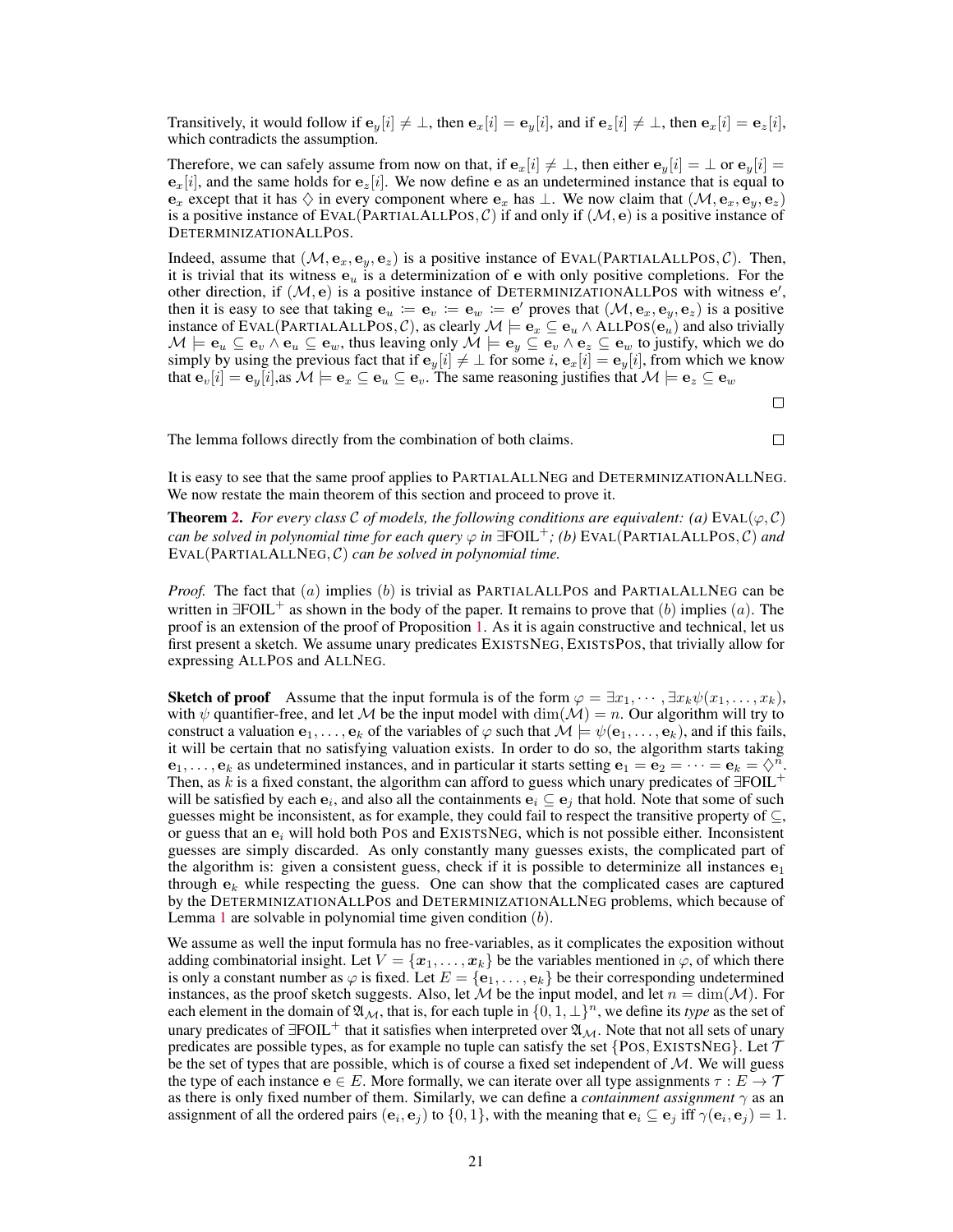Such an assignment is said to be *possible* only if it holds the properties of a partial order. Given a possible containment assignment  $\gamma$ , we can interpret it as a pair of sets

$$
P = \{(\mathbf{e}_i, \mathbf{e}_j) | \gamma(\mathbf{e}_i, \mathbf{e}_j) = 1\} \quad ; \quad N = \{(\mathbf{e}_i, \mathbf{e}_j) | \gamma(\mathbf{e}_i, \mathbf{e}_j) = 0\}
$$

Note as well that there is a constant number of possibilities for the pair P, N. Because the formula  $\varphi$ is existential, if there is an determinization of E that models  $\varphi$ , then there is a pair  $(\tau, \gamma = (P, N))$ where  $\tau$  is a possible type assignment and  $\gamma = (P, N)$  is a possible containment assignment, such that E is *consistent* with both  $\tau$  and  $\gamma$ . More precisely, E is consistent with  $\tau$  and  $\gamma$  iff:

• For every  $e \in E$  and every unary predicate  $\rho$ ,

$$
\rho \in \tau(\mathbf{e}) \iff \mathbf{e} \in \rho^{\mathfrak{A}_{\mathcal{M}}}
$$

• For every pair  $e_i, e_j \in E$ ,

$$
\gamma(\mathbf{e}_i, \mathbf{e}_j) = 1 \iff (\mathbf{e}_i, \mathbf{e}_j) \in \subseteq^{\mathfrak{A}_{\mathcal{M}}}
$$

We can afford to iterate over the constantly many pairs  $(\tau, \gamma)$ , and for each pair  $(\tau, \gamma)$  it is trivial to decide whether  $\varphi$  gets satisfied under said assignments (simply by replacing every atomic term in  $\varphi$  by the value assigned to it by  $\tau$  or  $\gamma$ ). Therefore, in order to prove the whole theorem, it is enough to design a polynomial time algorithm that decides whether there determinization of  $E$  that is a consistent with a given pair  $(\tau, \gamma)$ . More precisely, proving the next claim will be enough to conclude our proof.

**Claim 4.** *Given a pair*  $(\tau, \gamma = (P, N))$ *, one can check in polynomial time whether there is a determinization of* E *that is consistent with*  $(\tau, \gamma)$ *.* 

*Proof.* First, as the desired determinization  $E$  must be consistent with  $N$ , it must hold that for every fact  $(e_i, e_j) \in N$ , there is an index  $1 \leq k \leq n$  such that  $e_i[k] \neq \bot$  and  $e_i[k] \neq e_j[k]$ . We can afford to guess, for each of the constantly many facts  $(e_i, e_j) \in N$ , an index k and the values of  ${\bf e}_i[k],{\bf e}_j[k],$  that certify the fact. Also, for every FULL  $\not\in\tau({\bf e}),$  we can guess a component  ${\bf e}[k]=\bot.$ After said guesses have been made, we can assume a set F of guessed facts of the form  $e[k] = \alpha$ , with  $\alpha \in \{0, 1, \perp\}$ . Then, for every fact in F of the form  $e[k] = \beta$ , with  $\beta \in \{0, 1\}$ , we include in F all facts of the form  $e'[k] = \beta$  for every  $e'$  such that  $(e, e') \in P$ . Also, for every fact in F of the form  $e[k] = \bot$ , we include  $e'[k] = \bot$  for every  $e'$  such that  $(e', e) \in P$ . As any determinization of E respecting F will at least be consistent with N, it remains only to check whether there is an interpretation E respecting to F that is consistent with  $\tau$  and P.

If F fully determines some predicates that a certain instance  $e \in E$  must satisfy, for example because F contains facts  $e[k] = \beta \in \{0, 1\}$  for all  $1 \le k \le n$  and thus we know that e must be a full instance, we can reject immediately if FULL  $\notin \tau(e)$ . Therefore, we can safely assume this is not the case, and that  $\tau$  is not directly contradicted by F. Let us now interpret P as a directed acyclic graph G obtained in the following way: (i) create a node for every instance  $e \in E$ , (ii) create an edge  $e \rightarrow e'$ iff  $(e, e') \in P$ , (iii) collapse strongly connected components to a single node. Note that, as strongly connected components before the last step correspond to instances that must be equal, we can think of them as a single instance, because forcefully  $\tau$  must assign the same to each of them. We can now view our problem as that of determinizing every node in a DAG  $G$ , in such a way that the containment dictated by the graph is satisfied, and so is  $\tau$ .

If G has multiple connected components (it will only have a constant number of them), it is easy to see that we can simply make the check for each of them separately, and return that the instance is positive if every connected component holds the check. This is because different connected components do not share instances e, and thus a determinization of a connected component is always compatible with the determinization of another connected component. As a consequence, our problem is now even smaller; we need to show that it is possible to determine in polynomial time if the undetermined components in each node of a given connected DAG G can be assigned values that are consistent with given assignments  $\tau$  and P.

We now show a direct simple algorithm for this problem:

1. Choose an arbitrary topological ordering  $\phi$  of G.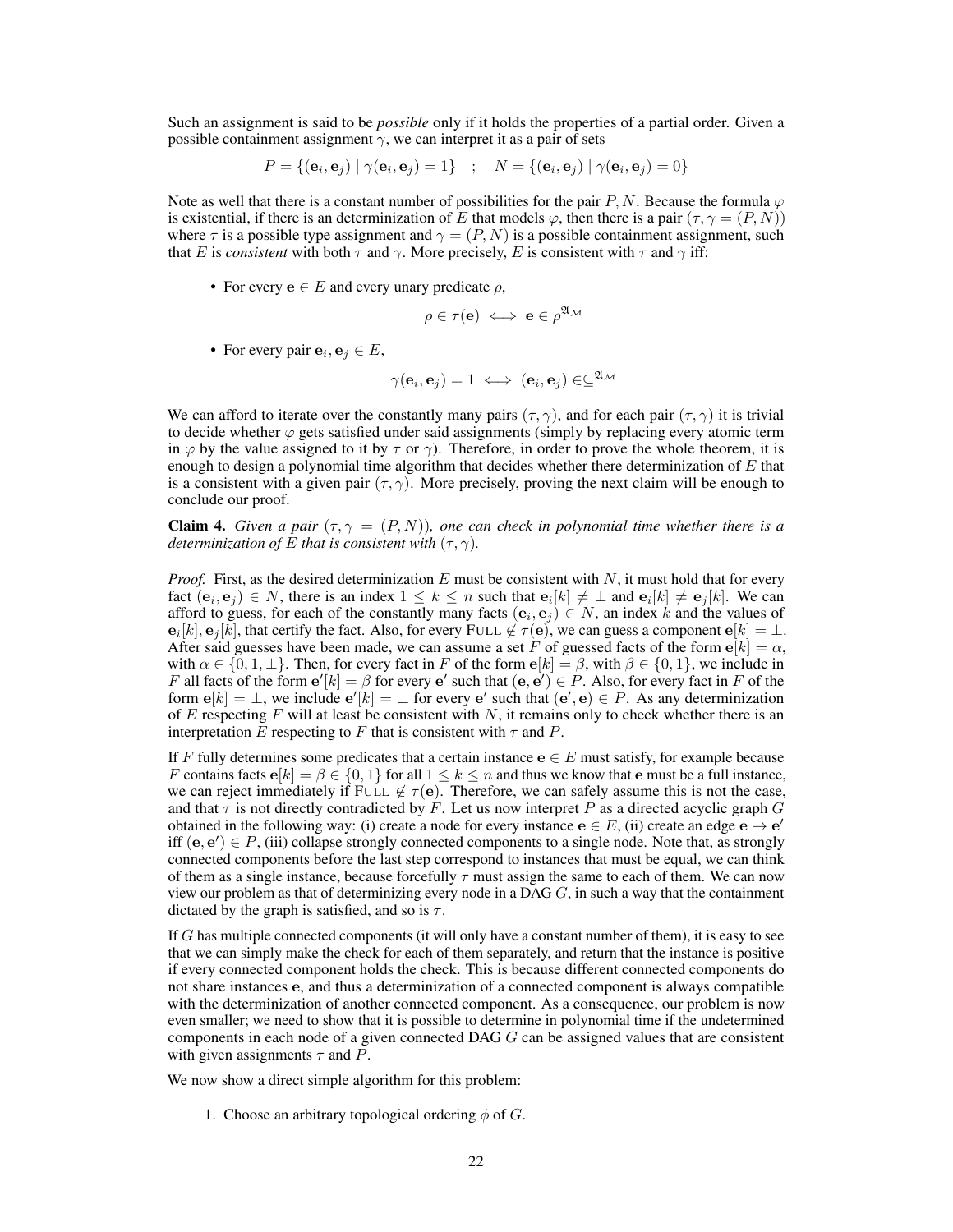- 2. Iterate over the nodes according to  $\phi$ , and for each node e do the next step.
- 3. If FULL  $\in \tau(\mathbf{e})$ , go to step 4., otherwise go to 5.
- 4. We either have POS  $\in \tau(e)$  or EXISTSNEG  $\in \tau(e)$ , but not both. On the first case, solve the DETERMINIZATIONALLPOS problem with input  $(M, e)$  and determinize e accordingly. On the second case, solve the DETERMINIZATIONALLNEG problem. Take e to be the next node according to  $\phi$  and go back to 3. If there is no next node, go to 6.
- 5. We either have EXISTSPOS  $\in \tau(e)$  or EXISTSNEG  $\in \tau(e)$ , or both. If both, assign every undetermined component of e to  $\perp$ , as that only gives more room for completions of e to be both positive and negative. If only EXISTSPOS  $\in \tau(e)$ , solve the DETERMINIZATIONALLPOS problem with input  $(M, e)$ . If only EXISTSNEG  $\in \tau(e)$ , solve the DETERMINIZATIONALLNEG problem. Then, propagate each value 0 or 1 that was assigned to an undetermined component of  $e$  to its successors in  $G$ . Take  $e$  to be the next node according to  $\phi$  and go back to 3. If there is no next node, go to 6.
- 6. Now that nodes have no undetermined components, check that every fact dictated by  $\tau$  is true for the values that have been determined. If all the facts are correctly satisfied, return Yes, otherwise return No.

It is clear that, if the preceding algorithm returns Yes, then it is correct, as it has a concrete determinization consistent with  $\tau$ , and it must be consistent with P as every undetermined component that is assigned 0 or 1 its propagated to the successors in the graph. It only remains to justify that it is correct when it returns No. Assume, looking for a contradiction, that the algorithm returns No but there actually exists a determinization B of E that is consistent with  $\tau$  and P. Let A be the determinization that the algorithm tested in step 6, and let i be the first node according to  $\phi$ , the choice of the algorithm in step 1, such that  $A(\phi_i) \neq B(\phi_i)$ . Such an index must exists because A must differ from B. Among all determinizations that are consistent with  $\tau$  and P, let B' be the one that maximizes the index i of its first difference with A. Then, let e be i-th node according to  $\phi$ , and thus the first node where A and B' differ. If FULL  $\in \tau(e)$ , then the algorithm determinized e according to step 4. If Pos  $\in \tau(e)$ , the algorithm determinized e according to the algorithm for DETERMINIZATIONALLPOS, and thus if  $B(e)$  is effectively positive, then  $A(e)$  must also be, by Lemma [1](#page-6-1) and the theorem hypothesis. Therefore, the inconsistency between A and  $\tau$  is not created by  $A(e)$ . But then, as e is full, it cannot have any successors in G, and thus if we let  $B'' \coloneqq B'$  except for  $B''(e) := A(e)$ , then  $B''$  must also be consistent with  $\tau$ , which contradicts the maximality of i. The case in which EXISTSNEG  $\in \tau(e)$  is analogous.

It remains to see the case where FULL  $\notin \tau(\mathbf{e})$ . Assume j is the first component for which  $A(\mathbf{e})[j] \neq 0$  $B'(\mathbf{e})[j]$ . If  $A(\mathbf{e})[j] = \perp$ , then it must be the case that both EXISTSPOS  $\in \tau(\mathbf{e})$  and EXISTSNEG  $\in$  $\tau$ (e). Note that every completion of  $B'(\mathbf{e})$  is also a completion of  $A(\mathbf{e})$  and thus if  $B'(\mathbf{e})$  is consistent with  $\tau$ , then so is  $A(e)$ . This implies the inconsistency in  $\tau$  must appear later in  $\phi$ , and thus we can again take B<sup>"</sup> equal to B' except for  $B''(e) := A(e)$  which will contradict the maximality of i.

If  $A(e)[j] = 1$  or  $A(e)[j] = 0$ , it must be the case that EXISTSPOS  $\in \tau(e)$  but EXISTSNEG  $\notin \tau(e)$ , or vice-versa. This means that determinizations of e must have either all positive completions or all negative completions. Again because of Lemma [1](#page-6-1) and the theorem hypothesis,  $A(e)$  must hold ALLPOS or ALLNEG if it was possible to determinize e in that way, which is the case because  $B(e)$ does so. Then note that by taking B'' which is equal to B' except that it  $B''(e')[j] = A(e)[j]$  for every successor  $e'$  of e (itself included), we get an assignment that must also be consistent with  $\tau$ , as EXISTSNEG  $\notin \tau(e)$  implies that EXISTSNEG does not hold for any of the successors of e either. Moreover, no fact of the form FULL can be broken either, as for every non-full variable we already included in F a guess of an undefined component for it. Thus  $B''$  is consistent with  $\tau$ , and it either contradicts the maximality of  $i$  or the minimality of  $j$ . Having explored all possible cases of failure, we can conclude that the algorithm is correct, and as it is clearly polynomial, we finish the proof of this claim.

As the preceding claim has been proved, and there are constantly many pairs  $(\tau, \gamma)$  to consider, there is a polynomial time algorithm for the whole problem.

 $\Box$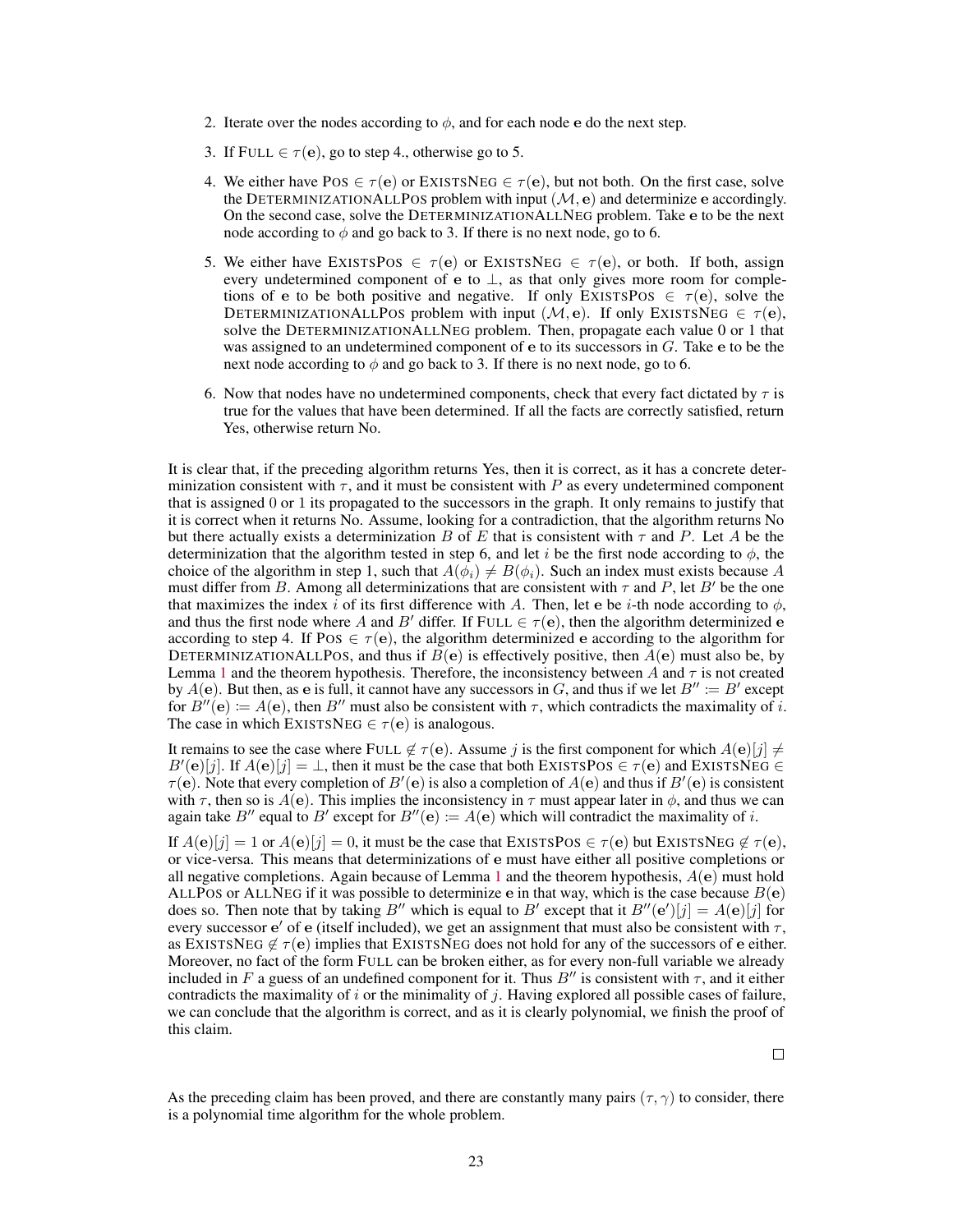In order to finish this section, we restate and prove Proposition [2.](#page--1-2)

Proposition [2.](#page--1-2) *The problems* EVAL(PARTIALALLPOS, Ptron) *and* EVAL(PARTIALALLNEG, Ptron) *can be solved in polynomial time.*

*Proof.* Based on Lemma [1,](#page-6-1) it is enough to show that the problems DETERMINIZATIONALLPOS(Ptron) and DETERMINIZATIONALLNEG(Ptron) can be solved in polynomial time. Let us focus on the case of DETERMINIZATIONALLPOS, as the other case is analogous. Thus, an input instance consists of a perceptron  $\mathcal{M} = (w, t)$  of dimension n, and an undetermined instance  $\mathbf e$  of dimension n. A polynomial time algorithm follows directly from the next claim.

Claim 5. (M, e) *a* YES *instance of* DETERMINIZATIONALLPOS(Ptron) *if and only if the following equation holds*

$$
\left(\sum_{i, \mathbf{e}[i] \in \{0,1\}} w_i \mathbf{e}[i]\right) + \left(\sum_{i, \mathbf{e}[i] = \perp} \min(0, w_i)\right) + \left(\sum_{i, \mathbf{e}[i] = \diamondsuit} \max(0, w_i)\right) \ge t
$$

*Proof of Claim 4.* For the forward direction, assume  $(M, e)$  a YES instance, and let  $e'$  the determinization of e such that all its completions are positive under  $M$ . In particular, consider the completion  $e^*$  such that if  $e'[i] = \bot$ , then  $e^*[i] = \min(0, w_i)$ , and  $e^*[i] = e'[i]$  otherwise. The fact that this completion is positive means that

 $\mathcal{L}$ 

$$
\left(\sum_{i,\mathbf{e}'[i]\in\{0,1\}}w_i\mathbf{e}'[i]\right) + \left(\sum_{i,\mathbf{e}'[i]=\perp} \min(0,w_i)\right) \geq t
$$

Now, the components in e' can be separated according to whether they were determined or not in e already:

$$
\left(\sum_{i,\mathbf{e}[i] \in \{0,1\}} w_i \mathbf{e}[i]\right) + \left(\sum_{i,\mathbf{e}[i] = \perp} \min(0, w_i)\right) + \left(\sum_{i,\mathbf{e}[i] = \diamondsuit, \mathbf{e}'[i] \in \{0,1\}} w_i \mathbf{e}'[i]\right) + \left(\sum_{i,\mathbf{e}[i] = \diamondsuit, \mathbf{e}'[i] = \perp} \min(0, w_i)\right) \ge t
$$

By noting that  $\max(0, w_i) \geq w_i e'[i]$  and  $\max(0, w_i) \geq \min(0, w_i)$  we have that

$$
\left(\sum_{i,\mathbf{e}[i]=\diamondsuit}\max(0,w_i)\right)\geq \left(\sum_{i,\mathbf{e}[i]=\diamondsuit,\mathbf{e}'[i]\in\{0,1\}}w_i\mathbf{e}'[i]\right)+\left(\sum_{i,\mathbf{e}[i]=\diamondsuit,\mathbf{e}'[i]=\perp}\min(0,w_i)\right)
$$

and thus we conclude simply by combining the three previous equations. For the backward direction, assume the equation holds, and let define the determinization  $e^{\lambda}$  such that

$$
\mathbf{e}^{\star}[i] \begin{cases} \mathbf{e}[i] & \text{if } \mathbf{e}[i] \neq \Diamond \\ 1 & \text{if } \mathbf{e}[i] = \Diamond \text{ and } w_i \ge 0 \\ 0 & \text{otherwise.} \end{cases}
$$

Note that this implies that if  $e[i] = \diamondsuit$  then  $e^*[i]w_i = \max(0, w_i)$ . Now let  $e'$  be any completion of e ? , and we aim to prove that

$$
\sum_i w_i \mathbf{e}'[i] \ge t
$$

By construction, we have that

$$
\sum_i w_i \mathbf{e}'[i] = \left(\sum_{i,\mathbf{e}[i] \in \{0,1\}} w_i \mathbf{e}[i]\right) + \left(\sum_{i,\mathbf{e}[i] = \diamondsuit} \max(0, w_i)\right) + \left(\sum_{i,\mathbf{e}[i] = \perp} w_i \mathbf{e}'[i]\right)
$$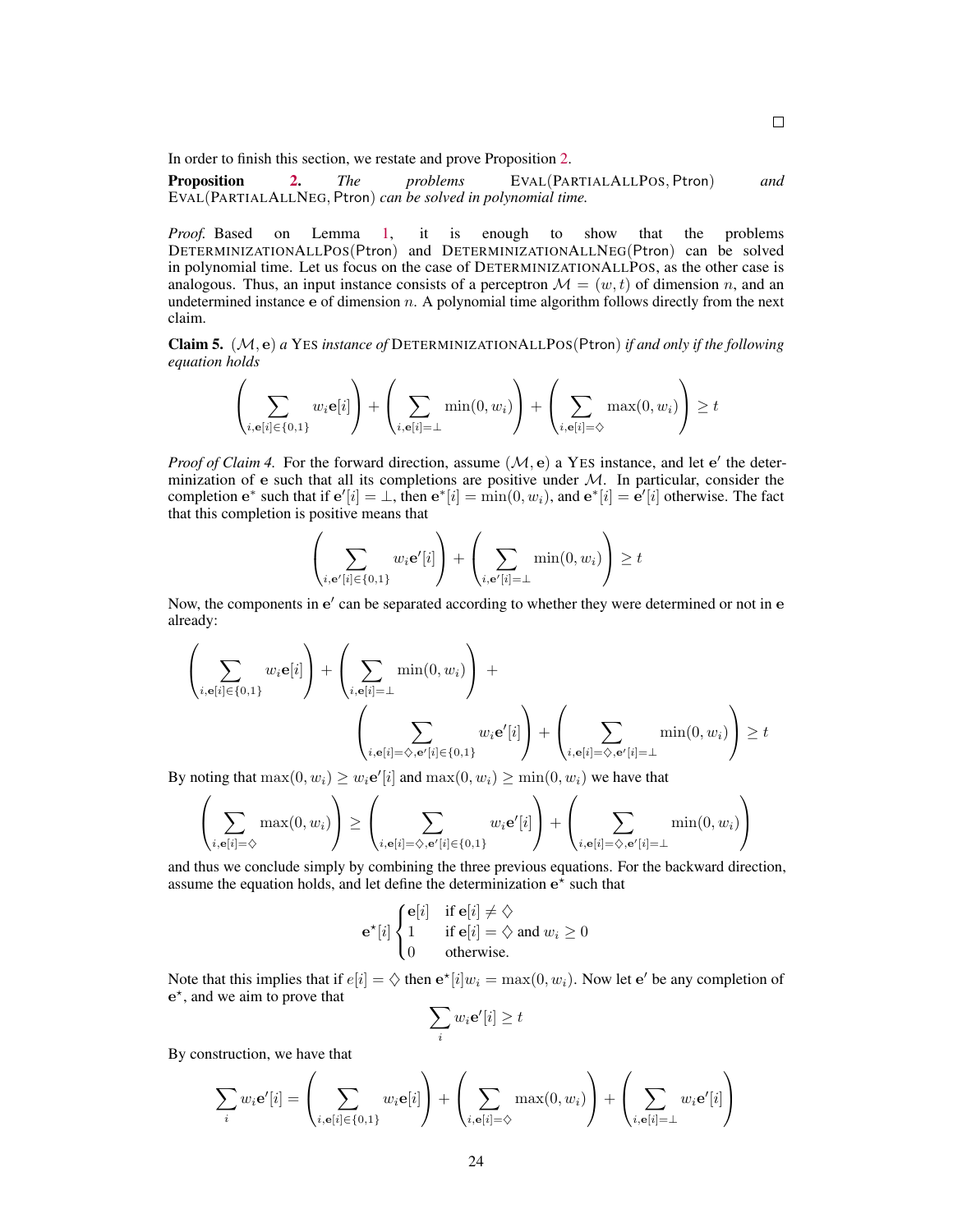But

$$
\left(\sum_{i,\mathbf{e}[i]=\perp} w_i \mathbf{e}'[i]\right) \ge \left(\sum_{i,\mathbf{e}[i]=\perp} \min(0, w_i)\right).
$$

and thus

$$
\sum_{i} w_i \mathbf{e}'[i] \ge \left(\sum_{i, \mathbf{e}[i] \in \{0, 1\}} w_i \mathbf{e}[i]\right) + \left(\sum_{i, \mathbf{e}[i] = \perp} \min(0, w_i)\right) + \left(\sum_{i, \mathbf{e}[i] = \diamondsuit} \max(0, w_i)\right)
$$

which is at least  $t$  by hypothesis. Therefore, any completion  $e'$  is positive, which concludes the proof. П

 $\Box$ 

In order to make the previous result more meaningful, we show explicitly that the class of perceptrons is not tractable for unrestricted FOIL.

Proposition 4. *The problem of deciding whether a model is biased [\[16\]](#page--1-6), expressible in FOIL through the formula* BIASEDMODEL*, is* NP*-hard for the class of perceptrons.*

*Proof.* In order to show hardness we will reduce from the subset sum problem, which is well known to be NP-hard. Recall that the subset sum problem consists on, given natural numbers  $s_1, \ldots, s_n, k \in \mathbb{N}$ , to decide whether there is a subset  $S \subseteq \{1, \ldots, n\}$  such that  $\sum_{i \in S} s_i = k$ . Let us proceed with the reduction. Based on a subset sum instance  $s_1, \ldots, s_n, k$ , we create a perceptron with n unprotected features (that we assume to have indices 1 through n) with associated weights  $s_1, \ldots, s_n$  and a single protected feature, with index  $n + 1$  and weight 1. Given the described weights, let  $M$  be the resulting perceptron that has those weights and bias<sup>[1](#page-12-0)</sup>  $-k-1$ . The following claim is enough to establish the reduction.

**Claim 6.** *The perceptron* M *is biased if and only if*  $s_1, \ldots, s_n$ , *k is a positive instance of the subset sum problem.*

For the forward direction, consider M to be biased. That means there are instances  $e_1$  and  $e_2$ such that  $\mathcal{M}(e_1) \neq \mathcal{M}(e_2)$ , that differ only on the  $n + 1$ -th feature, as it is the only protected one. Assume wlog that  $\mathcal{M}(\mathbf{e}_1) = 1$  and  $\mathcal{M}(\mathbf{e}_2) = 0$ , by swapping the variables if it is not already the case. This implies  $w \cdot \mathbf{e}_1 \geq k+1$  and  $w \cdot \mathbf{e}_2 < k+1$ . As  $w \cdot \mathbf{e}_1 \geq w \cdot \mathbf{e}_2$ , and  $\mathbf{e}_1$  differs from  $e_2$  only on the  $n + 1$ -th feature, it must hold that  $e_1[n + 1] = 1$  and  $e_2[n + 1] = 0$ , as  $w_{n+1} = 1$ . Let P be the set of unprotected features of  $e_1$  (and thus  $e_2$ ) that are set to 1. Then we can write  $\mathbf{w} \cdot \mathbf{e}_1 = (\sum_{i \in P} s_i) + 1$ , as each weight  $w_i$  was chosen to be equal to  $s_i$ . Then when considering  $e_1$  we have that  $\left(\sum_{i \in P} s_i\right) + 1 \ge k + 1$  and, by considering  $e_2$ , that  $\left(\sum_{i \in P} s_i\right) < k + 1$ , from which we deduce that  $\sum_{i\in P} s_i = k$ . We have found a subset of  $\{s_1, \ldots, s_n\}$  that adds up to k, which is enough to conclude the forward direction of the proof. For the backward direction, consider an arbitrary set  $P \subseteq \{1, \ldots, n\}$  such that  $\sum_{i \in P} s_i = k$ . It is then easy to verify that the instance  $e_1$  that has a 1 in every feature whose index belongs to  $P$ , a 1 in the  $n + 1$ -th feature, and 0 on the rest, is a positive instance of M. Furthermore,  $e_2$  that differs from  $e_1$  only in the  $n + 1$ -th feature can be checked to be a negative instance. As we have found a pair of instances that differ only on protected features, and yet have opposite classifications, the model  $M$  must be biased.  $\Box$ 

We now restate and prove Proposition [3.](#page--1-6)

Proposition [3.](#page--1-6) *Let* C *be* OBDD *or* DTree*. The problems* EVAL(PARTIALALLPOS, C) *and* EVAL(PARTIALALLNEG, C) *are* NP*-hard.*

*Proof.* . It is enough to prove that hardness holds already for the class of ordered decision trees (i.e., DTree ∩ OBDD). Moreover, based on Lemma [1,](#page-6-1) it is enough to show that the problems DETERMINIZATIONALLPOS and DETERMINIZATIONALLNEG are NP-hard for ordered decision trees. We focus on the case of DETERMINIZATIONALLPOS, as the other one is analogous.

<span id="page-12-0"></span><sup>&</sup>lt;sup>1</sup>Recall that the bias of a perceptron has nothing to do with the notion of bias that relates to fairness.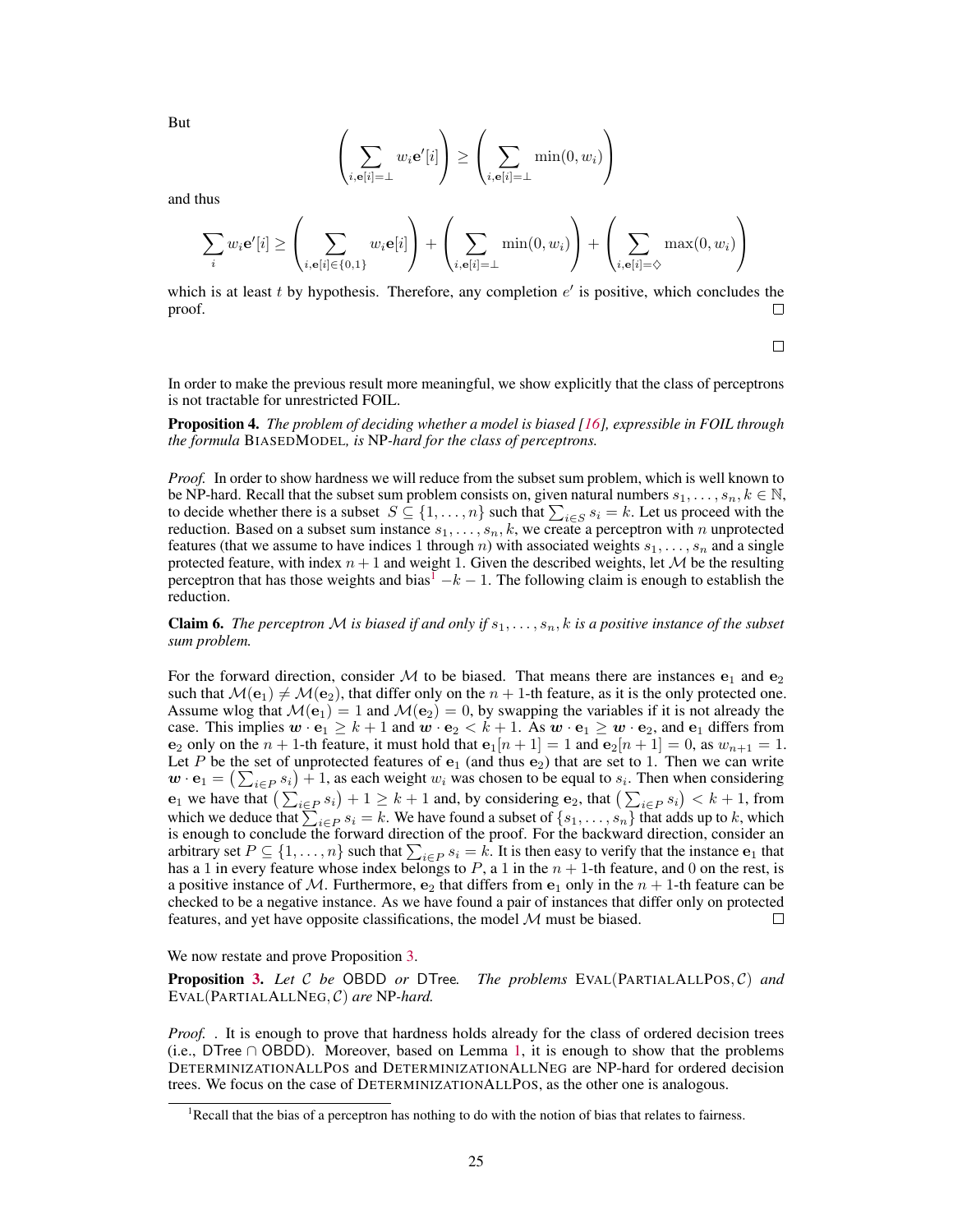We do this by reducing from 3-SAT. Indeed, let  $\varphi$  be a formula in 3CNF, with m clauses and *n* variables. Let us assume that  $m = 2<sup>k</sup>$  for some integer k, as otherwise one can simply add  $2^{\lceil \log_2 m \rceil} - m \in O(m)$  clauses consisting of new fresh variables. Then, create an ordered decision tree  $T$  of dimension  $k + n$  in the following way:

• The first k features are labeled  $a_1, \ldots, a_k$ , and then n features corresponding to the variables of  $\varphi$  are labeled  $x_1, \ldots, x_n$ . The features in  $\mathcal T$  are ordered

 $a_1 \preceq a_2 \preceq \cdots \preceq a_k \preceq x_1 \preceq x_2 \preceq \cdots \preceq x_n.$ 

- Start creating  $\mathcal T$  by building a complete binary ordered tree over the features  $a_1, \ldots, a_k$ , where the root has label  $a_1$ , and all nodes at distance i from the root have label  $a_{i+1}$ . The last layer of said tree consists exactly of  $2^{k-1}$  nodes labeled  $a_k$ .
- For each clause  $C_i \quad (1 \le i \le 2^k)$  create an ordered (according to the ordering described above) decision tree  $\mathcal{T}_i$  equivalent to said clause. Note that as each clause mentions exactly 3 variables, each of the  $\mathcal{T}_i$  can be built in constant time from clause  $C_i$ .
- Let L be the set of  $2^{k-1}$  nodes labeled with  $a_k$  in T. Let  $\ell_1, \dots, \ell_{2^{k-1}}$  be any ordering of L, and to node  $\ell_i$  connect  $\mathcal{T}_{2i-1}$  with an edge labeled 0 and  $\mathcal{T}_{2i}$  with an edge labeled 0.

Note that this construction can trivially be performed in polynomial time. Now build an undetermined instance e of dimension  $k + n$ , where  $e[i] = \perp$  for  $1 \le i \le k$  and  $e[i] = \diamondsuit$  otherwise. We claim that there exists a determinization  $e'$  of e such that all its completions are positive, if and only if,  $\varphi$  is satisfiable. Indeed, assume first that such a determinization  $e'$  exists. Then, define  $e''$  in the following way:

$$
\mathbf{e}''[i] = \begin{cases} \mathbf{e}[i] & \text{if } \mathbf{e}[i] \neq \Diamond \\ \mathbf{e}'[i] & \text{if } \mathbf{e}[i] = \Diamond \text{ and } \mathbf{e}'[i] \in \{0, 1\} \\ 0 & \text{otherwise.} \end{cases}
$$

As by construction  $e' \subseteq e''$  it must also hold that all completions of  $e''$  are positive. Moreover, note that  $e''[i] = \bot$  for all  $1 \le i \le k$  and  $e''[i] \in \{0,1\}$  for all  $k+1 \le i \le k+n$ . We build an  $\sigma$  of variables of  $\varphi$  based on e'' by setting variable  $x_i$  to e''[ $k + i$ ], for  $1 \le i \le n$ . Now, we claim that  $\sigma$ is a satisfying assignment. Indeed, to see that  $\sigma$  satisfies clause  $C_i$ , consider the completion  $e^*$  of e'' that sets the features  $a_1, \ldots, a_k$  in such a way that the path of  $e^*$  over  $\mathcal T$  arrives to  $\tilde{\mathcal T}_i$ . As  $e^*$  is a positive instance of T, it must be a positive instance of  $\mathcal{T}_i$ , and thus by construction  $\sigma$  satisfies  $C_i$ .

For the other direction, let  $\sigma$  be a satisfying assignment to  $\varphi$ , and build the determinization  $e^*$  such that  $e^{\star}[k+i] = \sigma(x_i)$  for  $1 \le i \le n$ . As  $\sigma$  satisfies every clause,  $e^{\star}$  is a positive instance of every  $\mathcal{T}_i$ , and thus any completion of  $e^*$  is a positive instance of  $\mathcal{T}$ .  $\Box$ 

## <span id="page-13-0"></span>F Proof of Theorem [3](#page--1-3)

In order to make the proof more readable, let us first prove a lemma about simple operations over k-COBDDs.

Lemma 2. *The following operations can be performed in polynomial time:*

- *(Negation) Given a* k*-*COBDD M *of dimension* n*, compute a* k*-*COBDD ¬M *over the same ordering of variables, such that*  $\neg M(e) = 1 - M(e)$  *for every instance* e *of dimension* n*.*
- *(Disjunction) Given* k*-*COBDD*s* M<sup>1</sup> *and* M2*, of dimension* n*, with a common linear ordering*  $\lt$  *on the set*  $\{1, \ldots, n\}$  *compute a COBDD*  $M \coloneqq M_1 \vee M_2$  *over the same linear ordering*  $\lt$ *, and width at most* 2k*, such that*  $M(e) = \max(M_1(e), M_2(e))$  *for every instance* e *of dimension* n*.*
- *(Conjunction) Given* k*-*COBDD*s* M<sup>1</sup> *and* M2*, of dimension* n*, with a common linear ordering*  $\langle$  *on the set*  $\{1, \ldots, n\}$  *compute a COBDD*  $\mathcal{M} := \mathcal{M}_1 \wedge \mathcal{M}_2$  *over the same linear ordering*  $\lt$ *, and width at most* 2k*, such that*  $M(e) = \min(M_1(e), M_2(e))$  *for every instance* e *of dimension* n*.*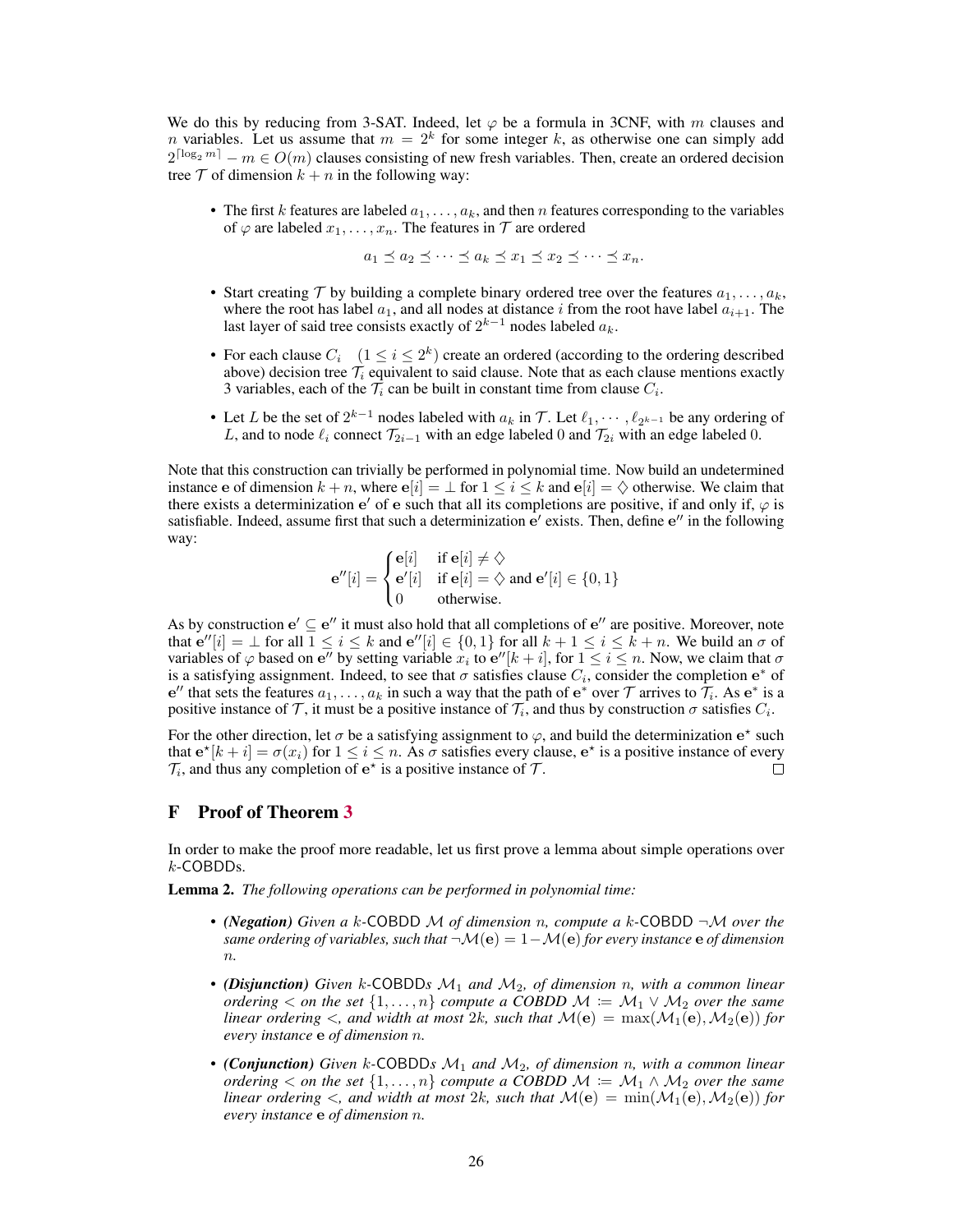*Proof.* Negation is trivial, it suffices to interchange the labels true and false in every leaf of  $M$ . Disjunction and Conjunction follow the classical algorithm for OBDDs by Bryant [\[7\]](#page--1-7), and in what follows we argue that width is no more than doubled. Let us introduce some notation; the inductive structure of OBDDs allows us to say that  $\mathcal{M}_1$  has a root node labeled with  $r \in \{1, \ldots, n\}$ connected to OBDDs  $\mathcal{M}_1^0$  and  $\mathcal{M}_1^1$  by edges labeled with 0 and 1 respectively, which we denote as  $\mathcal{M}_1 = (r, \mathcal{M}_1^0, \mathcal{M}_2^0)$ . Analogously, let  $\mathcal{M}_2 = (r, \mathcal{M}_2^0, \mathcal{M}_2^1)$ , as  $\mathcal{M}_1$  and  $\mathcal{M}_2$  share the ordering  $\lt$ and are complete, their root must have the same label. Then, for  $op \in \{Conjunction, Disjunction\}$ , Bryant's algorithm inductively computes operations according to the following equation

<span id="page-14-1"></span>
$$
op(M_1, M_2) = (r, op(M_1^0, M_2^0), op(M_1^1, M_2^1)).
$$
\n(7)

Let us use notation  $\mathcal{M} \to j$  for the number of nodes in  $\mathcal M$  labeled with j. We are now ready to prove a stronger claim by induction on  $n$ , the dimension of the models, from which the lemma trivially follows.

<span id="page-14-0"></span>**Claim 7.** Let  $\mathcal{M}_1$  and  $\mathcal{M}_2$  be COBDDs of dimension n with a common ordering  $\lt$ , and let j be any *label in* {1, . . . , n}*. Then Bryant's algorithm guarantees that*

$$
op(\mathcal{M}_1, \mathcal{M}_2) \to j \leq (\mathcal{M}_1 \to j) + (\mathcal{M}_2 \to j).
$$

*Proof of Claim* [7.](#page-14-0) If  $n = 1$ , the claim is trivial, so we assume  $n > 1$ . Trivially, op $(\mathcal{M}_1, \mathcal{M}_2) \rightarrow$  $r = 1$ , so the claim is also trivial for  $j = r$ . We now examine the general case of  $j \neq r$ , for which we will use the inductive hypothesis of  $n - 1$ . Based on Equation [7,](#page-14-1) we have that

$$
op(\mathcal{M}_1, \mathcal{M}_2) \rightarrow j = (op(\mathcal{M}_1^0, \mathcal{M}_2^0) \rightarrow j) + (op(\mathcal{M}_1^1, \mathcal{M}_2^1) \rightarrow j)
$$

Note that  $op(M_1^0, M_2^0)$  and  $op(M_1^1, M_2^1)$  are COBDDs of dimension  $n-1$ , as they do not include label  $r$ . Then, by inductive hypothesis, we have that

$$
(\mathrm{op}(\mathcal{M}_1^0, \mathcal{M}_2^0) \to j) + (\mathrm{op}(\mathcal{M}_1^1, \mathcal{M}_2^1) \to j) \leq (\mathcal{M}_1^0 \to j) + (\mathcal{M}_2^0 \to j) + (\mathcal{M}_1^1 \to j) + (\mathcal{M}_2^1 \to j)
$$

But by definition,

$$
\mathcal{M}_i \to j = (\mathcal{M}_i^0 \to j) + (\mathcal{M}_i^1 \to j) \qquad (i \in \{1, 2\}).
$$

By combining the three previous equations, we get the desired result:

$$
op(M_1, M_2) \to j \leq (M_1 \to j) + (M_2 \to j).
$$

We are now ready to finish the proof of the lemma. As for a model  $M$  of dimension n we have that width( $\mathcal{M}$ ) = max<sub>1≤j≤n</sub>( $\mathcal{M}$  → j), it follows from Claim [7](#page-14-0) that

$$
\mathrm{width}\left(\mathrm{op}(\mathcal{M}_1,\mathcal{M}_2)\right) \le \max_{1 \le j \le n} (\mathcal{M}_1 \to j) + (\mathcal{M}_2 \to j) \le \mathrm{width}(\mathcal{M}_1) + \mathrm{width}(\mathcal{M}_2)
$$

which concludes the proof.

We now state a lemma of Capelli and Mengel [\[8,](#page--1-8) [9\]](#page--1-9) that will be used in our proof, but before let us introduce appropriate notation. Given a COBDD M of dimension n, and a set  $S \subseteq \{1, \ldots, n\}$  we define  $\exists_S M$  as a COBDD of dimension  $n - |S|$ , such that for every instance e of dimension  $n - |S|$ , we have that  $\exists_S \mathcal{M}(e) = 1$  iff there is an instance e' of dimension n that holds both:

- $M(e') = 1$
- Let the list  $t_1, \ldots, t_{n-|S|}$  correspond to  $\{1, \ldots, n\} \setminus S$  in increasing order. Then  $e'[t_i] = e[i],$ for every  $i \in \{1, ..., n - |S|\}.$

For example, if M is a model of dimension 3 equivalent to  $(x_1 \wedge x_2) \vee (x_2 \wedge \neg x_3)$ , then if we take  $S = \{1, 3\}$ ,  $\exists_S \mathcal{M}$  is equivalent to  $x_2$ , as if  $x_2$  is true, then there exists values of  $x_1$  and  $x_3$  that satisfy M (namely 1 and 0) respectively, whereas if  $x_2$  is false, then no values of  $x_1$  and  $x_3$  will help satisfy  $\mathcal{M}.$ 

**Lemma 3** (Lemma 1, [\[8\]](#page--1-8)). *Fix an integer*  $k > 0$ . *Given a COBDD M of dimension* n *and width* k<sub>*i*</sub> and a set  $S \subseteq \{1, \ldots, n\}$ , one can compute a COBDD  $\exists_S \mathcal{M}$  of width at most  $2^k$  in polynomial time.

 $\Box$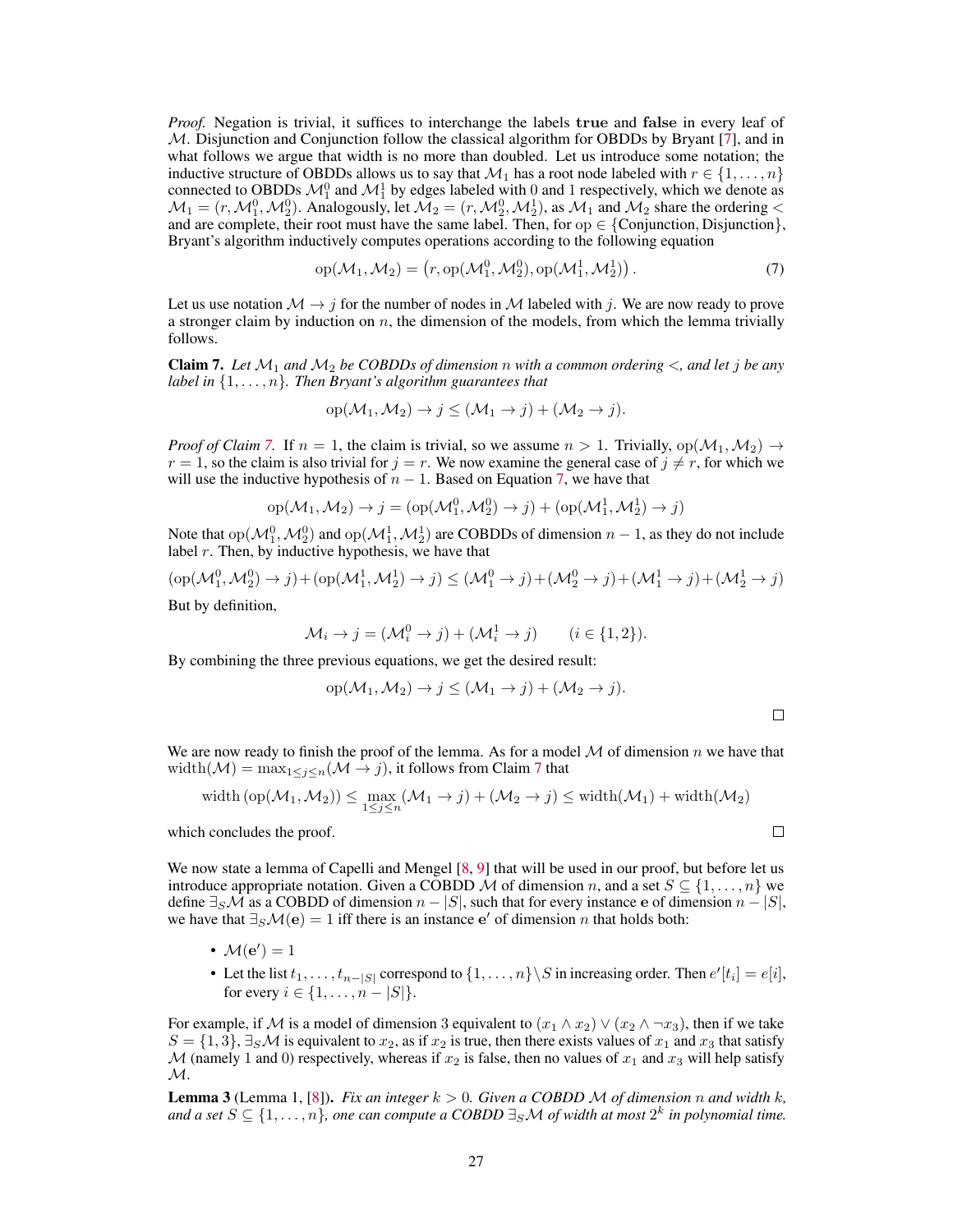We can define  $\forall s \mathcal{M}$  as  $\neg \exists s \neg \mathcal{M}$ , and thus the previous lemma applies as well to  $\forall s \mathcal{M}$ .

In our case, however, partial instances can have three possible values:  $0, 1$ , and  $\perp$ . Therefore, we define *Complete Ordered Ternary Decision Diagrams* (COTDDs) analogously to COBDDs but with nodes having three outgoing edges labeled with  $0, 1, \perp$ . Note that, given a COBDD M of dimension n, we can build in polynomial time a COTDD  $\mathcal{M}^3$  of dimension n such that for every partial instance e of dimension  $n, \dot{M}^3(e) = 1$  iff e is a full instance and  $M(e) = 1$ . This can be done by first creating a path P of nodes according to the underlying order of  $M$ , starting from the second label in the ordering, such that each node is connected to the next one by its three outgoing edges, and the last one is connected to a leaf labeled false. Then, start by  $M^3 := M$ , and to each node labeled u in  $M^3$ , connect it with its outgoing  $\perp$  edge to the node labeled with the successor of u in P.

We now state the equivalent lemmas for COTDDs.

<span id="page-15-0"></span>Lemma 4. *The following operations can be performed in polynomial time:*

- *(Negation) Given a COTDD* M *of dimension* n *and width* k*, compute a COTDD* ¬M *of width* k and the same ordering of variables, such that  $\neg M(e) = 1 - M(e)$  *for every instance* e *of dimension* n*.*
- *(Disjunction) Given COTDDs* M<sup>1</sup> *and* M<sup>2</sup> *of width at most* k*, of dimension* n*, with a common linear ordering*  $\lt$  *on the set*  $\{1, \ldots, n\}$  *compute a COTDD*  $\mathcal{M} := \mathcal{M}_1 \vee \mathcal{M}_2$  *over the same linear ordering*  $\lt$ , and width at most 3k, such that  $\mathcal{M}(\mathbf{e}) = \max(\mathcal{M}_1(\mathbf{e}), \mathcal{M}_2(\mathbf{e}))$ *for every instance* e *of dimension* n*.*
- *(Conjunction) Given COTDDs* M<sup>1</sup> *and* M<sup>2</sup> *of width at most* k*, of dimension* n*, with a common linear ordering*  $\lt$  *on the set*  $\{1, \ldots, n\}$  *compute a COTDD*  $M \coloneqq M_1 \wedge M_2$  *over the same linear ordering*  $\lt$ *, and width at most*  $3k$ *, such that*  $\mathcal{M}(e) = \min(\mathcal{M}_1(e), \mathcal{M}_2(e))$ *for every instance* e *of dimension* n*.*

*Proof.* The case of negation is exactly as before. For disjunction and conjunction the proof works in the same way but by considering that if  $M_1 = (r, M_1^0, M_1^1, M_1^{\perp})$  and  $M_2 = (r, \hat{M}_2^0, M_2^1, M_2^{\perp})$ , then the following equations hold:

$$
op(\mathcal{M}_1, \mathcal{M}_2) = (r, op(\mathcal{M}_1^0, \mathcal{M}_2^0), op(\mathcal{M}_1^1, \mathcal{M}_2^1), op(\mathcal{M}_1^\perp, \mathcal{M}_2^\perp))
$$
(8)

$$
\mathcal{M}_i \to j = (\mathcal{M}_i^0 \to j) + (\mathcal{M}_i^1 \to j) + (\mathcal{M}_i^{\perp} \to j) \qquad (i \in \{1, 2\}, \forall j \neq r, 1 \le j \le \dim(\mathcal{M}))
$$
\n(9)

<span id="page-15-1"></span>**Lemma 5** ( Lemma 1, [\[8\]](#page--1-8)). *Fix an integer*  $k > 0$ . *Given a COTDD M of dimension n and width*  $k$ , and a set  $S \subseteq \{1, \ldots, n\}$ , one can compute a COBDD  $\exists_S \mathcal{M}$  of width at most  $2^k$  in polynomial time.

*Proof.* Direct from the proof in [\[8\]](#page--1-8), as the same construction can be done in the ternary case.  $\Box$ 

We are finally ready to restate our theorem and prove it.

**Theorem [3.](#page--1-3)** Let  $k \geq 1$  and query  $\varphi$  in FOIL. Then EVAL( $\varphi$ , k-COBDD) *can be solved in polynomial time.*

*Proof.* We assume that  $\varphi$  alternates quantifiers and starts with an existential one without loss of generality as one can trivially enforce this by adding *dummy* variables. Thus, let  $\varphi(x_1, \ldots, x_\ell)$  =  $\exists x_{\ell+1} \forall x_{\ell+2} \cdots \forall x_{\ell+m-1} \exists x_{\ell+m} \psi(x_1, \ldots, x_{\ell+m})$ , where  $\psi$  is quantifier-free, and let  $\mathcal{M}, e_1, \ldots, e_\ell$ be an input of the EVAL( $\varphi$ , k-COBDD) problem. Let  $n = \dim(\mathcal{M})$ .

Let us introduce a final piece of notation: from a list of partial instances  $e_1, \ldots, e_n$  of dimension *n* each, we can define a unique instance  $e_{1,p}$  of dimension *pn* that is simply the concatenation of instances  $e_1, \ldots, e_p$ . More in general, we will use notation  $[i, j]$  for  $i \leq j$  to denote the set  $\{i, \ldots, j\}$ . We use as well  $e[i : j]$  with  $i < j$  referring to the partial instance  $(e[i], \ldots, e[j])$  of dimension  $j - i + 1$ , where e is a a partial instance of dimension at least j.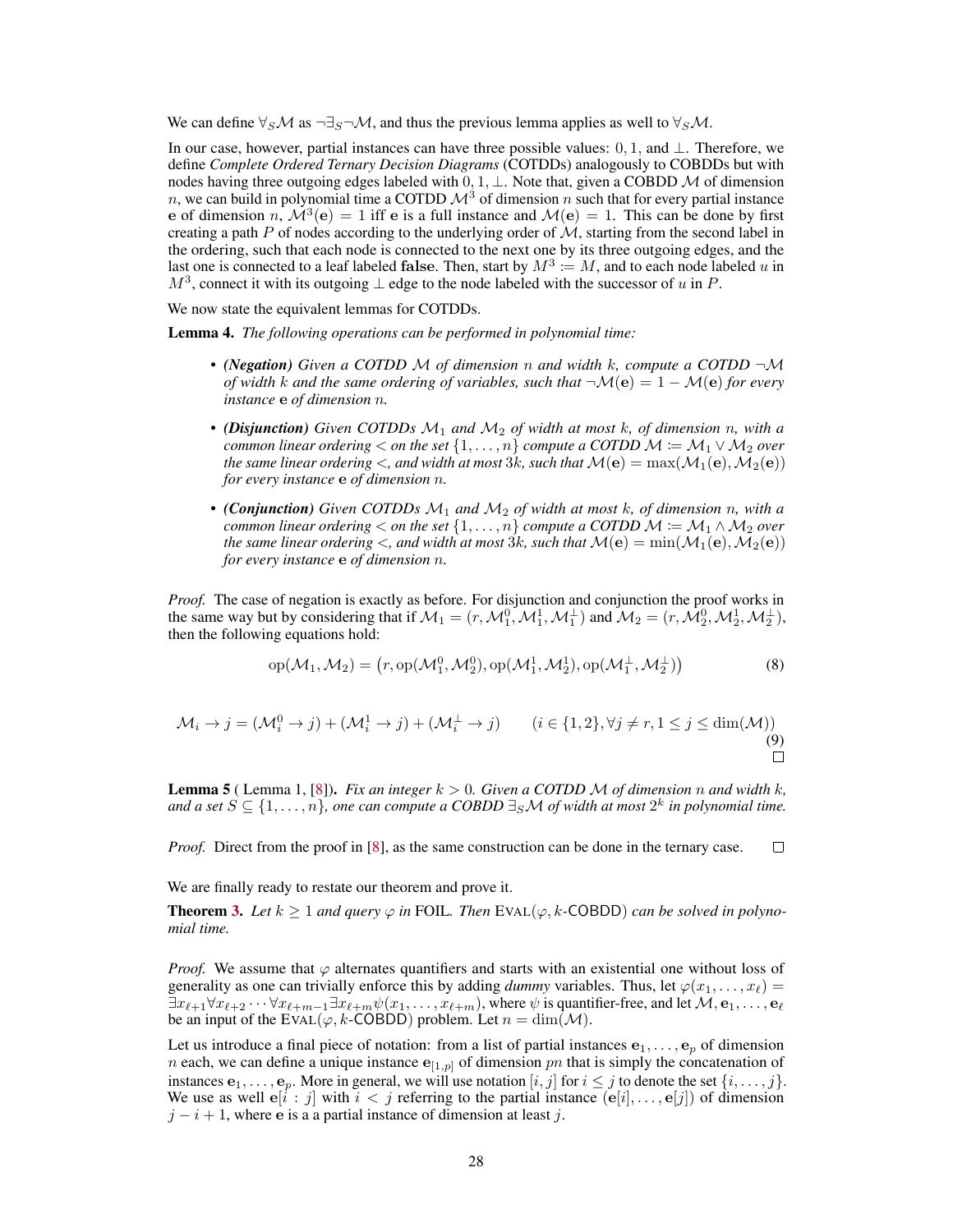Now, the proof consists of two parts. First, we will show that based on  $M$  one can build a COTDD  $\mathcal{M}'$  of width at most  $f(k)$  for a suitable function f, such that

$$
\mathcal{M} \models \psi(\mathbf{e}_1, \dots, \mathbf{e}_{\ell+m}) \iff \mathcal{M}'(\mathbf{e}_{[1,\ell+m]}) = 1
$$

We will do this by induction over  $|\psi|$  in the next claim, but first let us define a linear ordering  $\prec$  of  $[1, n(\ell + m)]$  as follows. If  $\pi(1), \ldots, \pi(n)$  is the ordering of M, then

$$
\pi(1) \prec \pi(1) + n \prec \pi(1) + 2n \prec \ldots \prec \pi(1) + (\ell + m - 1)n \prec
$$

continued by

$$
\pi(2) \prec \pi(2) + n \prec \pi(2) + 2n \prec \ldots \prec \pi(2) + (\ell + m - 1)n \prec
$$

and so on, all the way up to

$$
\pi(n) \prec \pi(n) + n \prec \pi(n) + 2n \prec \ldots \prec \pi(n) + (\ell + m - 1)n
$$

We now formalize the desired claim.

Claim 8. *Let* φ *be any formula in* FOIL *mentioning a set of variables*  $\{x_1, \ldots, x_j\}$   $\subseteq$   $\{x_1, \ldots, x_{\ell+m}\}\$ , that has at most c logical connectives (i.e.,  $\wedge, \vee, \neg$ ). *Then, we can build in polynomial time a COTDD*  $\mathcal{M}_{\phi}$  *over the ordering*  $\prec$ , *of dimension*  $n(\ell + m)$ *and width at most* f(c, k) *for a suitable function* f*, such that for any partial instance* e *of dimension*  $n(\ell + m)$ 

$$
\mathcal{M}_{\phi}(\mathbf{e}) = 1 \iff \mathcal{M} \models \phi(\mathbf{e}[i:i+n-1], \dots, \mathbf{e}[j:j+n-1])
$$

*Proof.* The proof is by induction on c. The base cases  $(c = 0)$  are constructive and relatively involved, so let us start by the inductive cases, where  $c > 0$ .

- If  $\phi = \phi_1 \lor \phi_2$ , simply use the inductive hypothesis to build models  $\mathcal{M}_{\phi_1}$  and  $\mathcal{M}_{\phi_2}$  and then use Lemma [4](#page-15-0) to build  $\mathcal{M}_{\phi} := \mathcal{M}_{\phi_1} \vee \mathcal{M}_{\phi_2}$  of width is at most  $3 \max(\text{width}(\mathcal{M}_{\phi_1}, \text{width}(\mathcal{M}_{\phi_2})))$ . It is not hard to see that the resulting model satisfies the desired conditions.
- If  $\phi = \phi_1 \wedge \phi_2$ , simply use the inductive hypothesis to build models  $\mathcal{M}_{\phi_1}$  and  $\mathcal{M}_{\phi_2}$  and then use Lemma [4](#page-15-0) to build  $\mathcal{M}_{\phi} := \mathcal{M}_{\phi_1} \wedge \mathcal{M}_{\phi_2}$  of width is at most  $3 \max(\text{width}(\mathcal{M}_{\phi_1}, \text{width}(\mathcal{M}_{\phi_2})))$ . It is not hard to see that the resulting model satisfies the desired conditions.
- If  $\phi = \neg \phi_1$ , simply use the inductive hypothesis to build model  $\mathcal{M}_{\phi_1}$  and then use Lemma [4](#page-15-0) to build  $\mathcal{M}_{\phi} := \neg \mathcal{M}_{\phi_1}$  of width is at most width $(\mathcal{M}_{\phi_1})$ . It is not hard to see that the resulting model satisfies the desired conditions.

For the base cases let us introduce some notation to facilitate our construction. We will use  $P[u, v]$ , for  $u \prec v$ , to mean a path of nodes labeled from u up to v following the ordering  $\prec$  and where each node is connected to the next one by its three outgoing edges. Also, if a and b are nodes,  $a \stackrel{x}{\rightarrow} b$ with  $x \in \{0, 1, \perp\}$  means that a's outgoing edge labeled with x goes to b. If P is a path of nodes, then  $P \stackrel{x}{\rightarrow} \alpha$  means that the outgoing edge labeled with x of the last node in P goes to  $\alpha$ . Similarly,  $\alpha \stackrel{x}{\rightarrow} P$  means means the outgoing edge labeled with x of  $\alpha$  (which could be the last node of a path if  $\alpha$  is one) goes to the first node in P. We can now prove that the base cases, when  $c = 0$ , are also satisfied.

• If  $\phi = \text{Pos}(x_i)$  for  $i \in [1, \ell + m]$ , then we build  $\mathcal{M}_{\phi}$  recursively as follows. Assume  $\mathcal{M} = (r, \mathcal{M}^0, \mathcal{M}^1)$ , and create a path  $P_r = P[r, r + (i - 1)n]$ . Then create three identical paths  $P_{r\to 0} = P_{r\to 1} = P_{r\to f} := P[r + in, \pi(n) + (\ell + m - 1)n]$ . Then, add connections  $P_r \xrightarrow{\perp} P_{r \to f} \xrightarrow{0,1,\perp}$  false, as positive instances have no occurrences of  $\perp$ . Connect  $P_r \xrightarrow{0}$  $P_{r\to 0}$  and  $P_r \to P_{r\to 1}$ . Finally, if we let  $R(\mathcal{M}^0), R(\mathcal{M}^1)$  be the results of the recursive procedure applied to  $\mathcal{M}^0$  and  $\mathcal{M}^1$ , respectively, then we connect  $P_{r\to 0} \xrightarrow{0,1,\perp} R(\mathcal{M}^0)$  and  $P_{r\to 1} \xrightarrow{0,1,\perp} R(\mathcal{M}^1)$ . The recursive procedure applied to a leaf will just keep it as such. It is easy to see that this can be done in polynomial time, and it is not hard to see that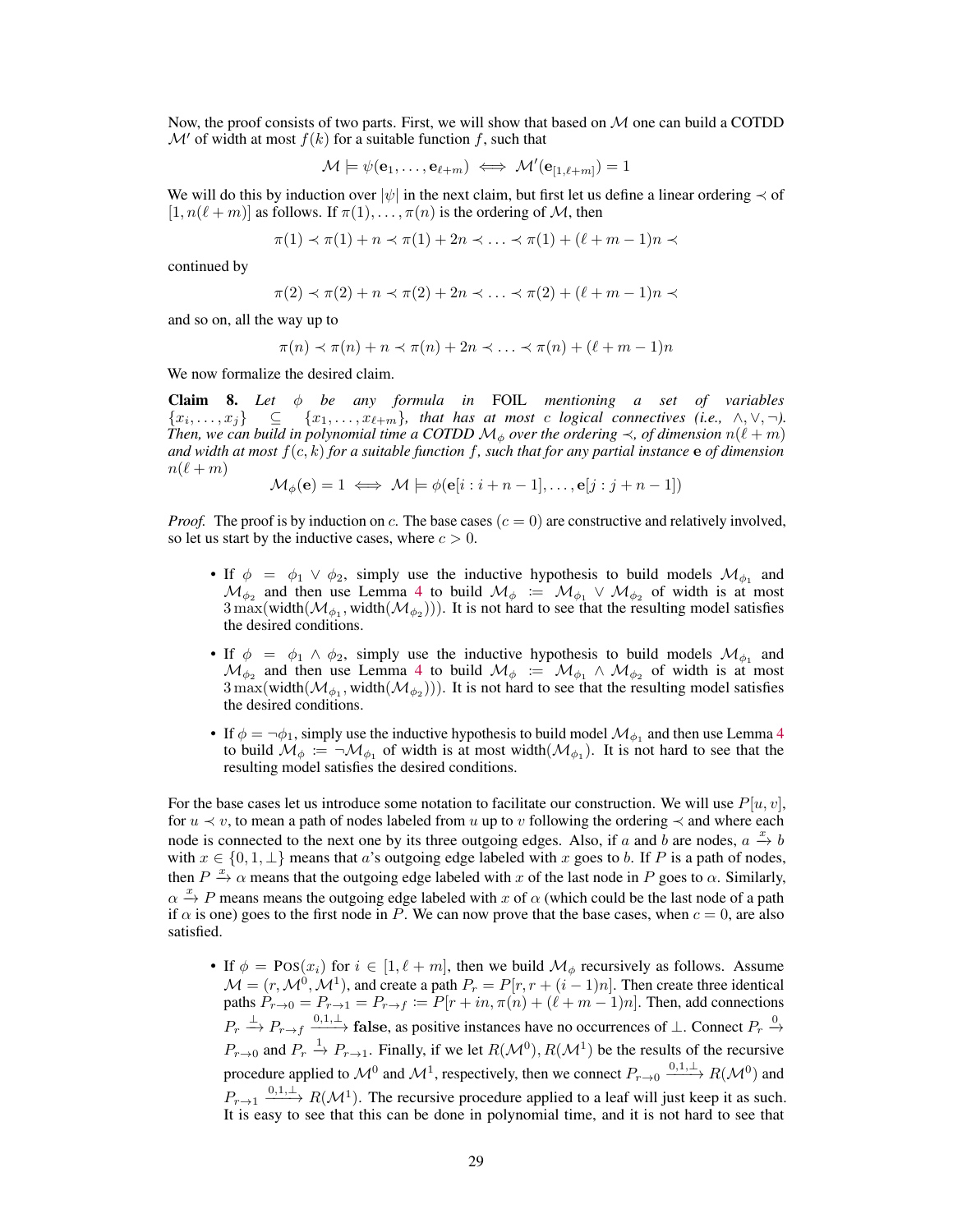the desired equation for  $\mathcal{M}_{\phi}$  is satisfied. Moreover, note that for each node r in  $\mathcal{M}$ , we introduce three nodes with the same label (namely, when creating the paths  $P_{r\rightarrow 0}$ ,  $P_{r\rightarrow 1}$ ) and  $P_{r\to f}$ , noting that nodes in  $P_{r\to f}$  can be shared for every q such that  $r \prec q$ ) which implies the width of  $\mathcal{M}_{\phi}$  is no more than 3k.

• If  $\phi = x_i \subseteq x_j$ , we build  $\mathcal{M}_\phi$  as follows. We first build a path  $P_f = [1, \pi(n) + (\ell +$  $(m-1)n] \rightarrow$  false. For each  $1 \le t \le n$  we will build a gadget that checks that  $e_i[t] =$  $\perp \vee e_i[t] = e_i[t]$ . The gadget for  $\pi(1)$  will be connected to that of  $\pi(2)$  and so on, so the ordering  $\prec$  is respected. The exact form of each gadget depends on whether  $i < j$ or the opposite, as in the first case  $t + (i - 1)n \le t + (j - 1)n$ , for each  $1 \le t \le n$ , and vice-versa if  $j < i$ . Consider first the case where  $i < j$ . Then, for the gadget for  $t \in \{1, \ldots, n\}$  we build a path  $P^1 := P[\pi(t), \pi(t) + (i-1)n]$ , two identical paths  $P^2 = P^3 := P[\pi(t) + in, \pi(t) + (j-1)n]$ . and  $P^4 := P[\pi(t) + in, \pi(t) + (\ell+m-1)n]$ . We then connect  $P^1 \stackrel{0}{\rightarrow} P^2 \stackrel{0}{\rightarrow} P^4$  and  $P^1 \stackrel{1}{\rightarrow} P^3 \stackrel{1}{\rightarrow} P^4$ , Also, for a label u, let us denote s(u) to its successor according to  $\prec$ , and let  $f(s(u))$  be the node in  $P_f$  with label s(u). Next, connect  $P^1 \stackrel{1}{\rightarrow} P^3 \stackrel{0}{\rightarrow} f(s(\pi(t) + (j-1)n))$  and  $P^1 \stackrel{0}{\rightarrow} P^3 \stackrel{1}{\rightarrow} f(s(\pi(t) + (j-1)n))$ . If  $t = n$ , we connect  $P^4 \xrightarrow{0,1,\perp}$  true and otherwise, if  $t < n$  and  $G_{t+1}$  is the gadget for  $t + 1$ , we connect  $P^4 \xrightarrow{0,1,\perp} G_{t+1}$ . The case when  $j < i$  is similar, but every gadget for  $1 \leq t \leq n$  checks first the value of the t-th feature in the j-th variable, and then checks that the t-th variable is either  $\perp$  or matches the previously mentioned value. We omit the details as they are a trivial modification of the previous construction.

It is clear that this procedure takes polynomial time, and it is not hard to see that this procedure satisfies the desired condition. Moreover the resulting COTDD has width 3, as  $\hat{P}^2$  and  $P^3$  make for two occurrences of the labels appearing in them, and a final one comes from  $P_f$ .

As each recursive step reduces  $c$  by one, and can at most increase the width by a factor of 3, it follows that the width of the resulting model is at most  $k3<sup>c</sup>$ , and thus  $f(c, k) = k3<sup>c</sup>$  is a suitable function. This concludes the proof of the claim. П

Now, for the second part of the proof, assume we have already built  $\mathcal{M}'$  by using the previous claim noting that as  $\psi$  is a fixed formula, c is a fixed constant which implies that the function f of the previous claim depends thus solely on  $k$ . Let us now state a simpler claim.

**Claim 9.** For appropriate sets  $S_1, \ldots, S_m$  subsets of  $[1, n(\ell + m)]$ , that can be determined in *polynomial time, the following holds:*

$$
\mathcal{M} \models \varphi(\mathbf{e}_1, \dots, \mathbf{e}_{\ell}) \iff \exists_{S_1} \forall_{S_2} \cdots \forall_{S_{m-1}} \exists_{S_m} \mathcal{M}'(\mathbf{e}_{[1,\ell]}) = 1
$$

*Proof.* Trivial by the definition of  $\exists_S$  and  $\forall_S$  when defining each  $S_i$  as  $[n(\ell+i-1)+1, n(\ell+i)]$ .  $\Box$ 

In order to finish the proof, we use the previous claim and simply compute  $\mathcal{M}^*$  :=  $\exists_{S_1} \forall_{S_2} \cdots \forall_{S_{m-1}} \exists_{S_m} \mathcal{M}'$  by m repeated applications of Lemma [5,](#page-15-1) and computing two negations for

each  $\forall_{S_i}$  according to Lemma [4.](#page-15-0) This results in  $\mathcal{M}^*$  having width at most  $f(k) = 2^{2^{2^{...2^{3|\varphi|k}}}}$ , where the tower has m times the number 2. Then we build the partial instance  $e_{[1,\ell]}$  and finally evaluate  $\mathcal{M}^*(e_{[1,\ell]})$ , which thanks to the previous claim is enough to solve the whole problem. As every part of the algorithm is proven to be correct, and the running time of each component is polynomial, we conclude the whole proof.

 $\Box$ 

#### <span id="page-17-0"></span>G Details of the FOIL implementation and the experimental setting

All our code and instructions to run experiments can be found at the following URL

<https://github.com/AngrySeal/FOIL-Prototype>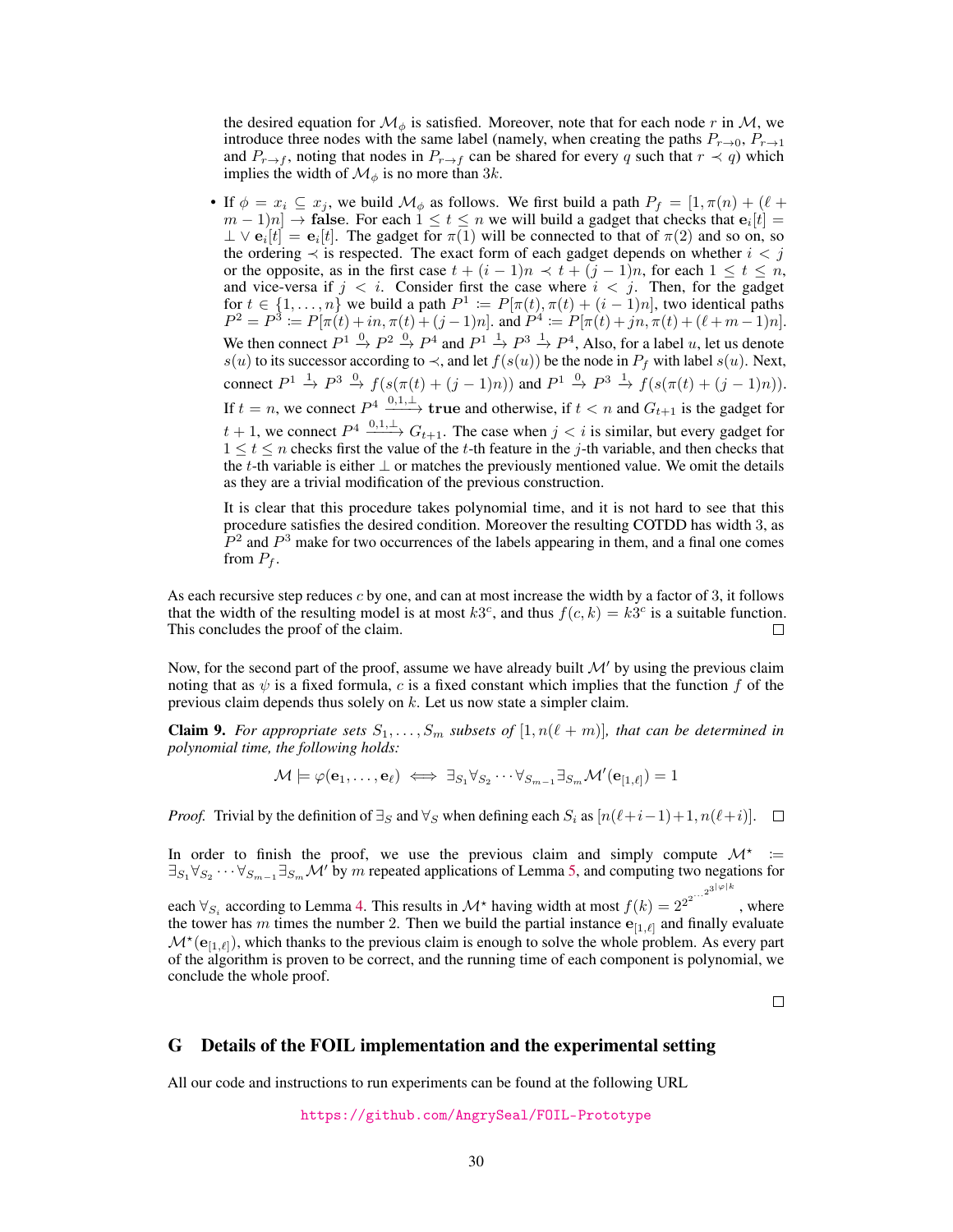For the implementation of the algorithms we used C++ to assure efficiency. For parsing queries we used the ANTLR (v4.9.1) parser generator. Queries can be specified in a straightforward way in plain text by using tokens Exists and ForAll for quantification, tokens ~, ˆ, V, for logical connectives  $\neg$ ,  $\wedge$  and  $\vee$ . respectively, and tokens of the form x1, x2, x3, u, v, z, etc. for variables, plus parentheses for stating precedence. Instances mentioned in the queries are written as (0,1,?,0) where ? represents the  $\perp$  value (for defining partial instances). Besides that, we used P() for the unary operator  $Pos(\cdot)$  and  $\leq$  for the containment  $\subseteq$ . The following is an example query.

Exists x, Exists y,  $(P(x) \ V P(y)) \cap (T(x \le y) \cap T(y \le (?,?,?,0,1,?,?)))$ 

For debugging purposes we implemented a naive evaluation method (126 lines of code) that considers models as black boxes for evaluating POS, and that evaluates a query by testing all possible combinations for the mentioned variables. For the obvious reasons, this implementation is not practical but it is straightforward to prove its correctness. Thus we use it to check the correctness of the evaluation process of the more efficient algorithms.

We implemented versions for the query evaluator for perceptrons (not described in the paper), decision trees and a modification of FBDDs (see Section [J](#page-19-0) for details). For these last two cases, the implementation had 660 lines of code. Trees and BDDs are passed to the implementation in a straightforward JSON format. We checked the correctness by generating a set of random queries over random models and comparing the output of each algorithm against our naive implementation.

## <span id="page-18-0"></span>H Details of the experimental setting

We used Python for the query and models generation process. We generated random queries with the following recursive process. We initially fix the dimension of the queried model, the number of quantified variables allowed to be used in the complete query, and whether they are going to be universally or existentially quantified. We then construct the quantified-free part as follows. When asking for an expression of size n, the query generator method chooses a random size k from 1 to  $n-1$ , then generates two expressions of size k and  $n-k$  and joined them choosing either  $\hat{ }$  or V randomly. The base case is when asking for an expression of size 1 in which case we choose randomly between  $P(x)$ ,  $C \le x$ ,  $x \le C$  and  $x \le y$ , where C represents a random partial instance constructed according to the dimension of the queried model as a tuple using values 0, 1 and ?, and  $x$  and  $y$  represents randomly chosen variables from all of the variables allowed to be used in the query. Every random choice was done with numpy's default\_rng. Before returning from every recursive call, the method choose randomly whether a negation  $(\tilde{\ } )$  is added in fron of the expression.

For generating the decision-tree models to be queried, we used the Scikit-learn library. We first select an input dimension, and then we generated a random dataset of that dimension. All input data that we generate are random binary tuples and the target value (classification) is a random bit. Then we select the size  $N$  for the tree and trained a decision-tree model with  $N$  leaves. Finally, we transformed the obtained decision-tree into a binary one in the JSON format that our implementation can consume.

For the experiments shown in Figure [2a](#page--1-10) and [2b](#page--1-10) and using the methods described above, we generanted 60 random queries and trained 24 random decision trees of different sizes (see Section [6.1\)](#page--1-11). The performance tests were done in a small personal computer: 64-bits, 2.48GHz, Dual Core Intel Celeron N3060 with 2GB of RAM and Linux Mint 20.1 Ulyssa. Even in this modest machine, the evaluation time for random queries and models was extremely short (see Section [6.1\)](#page--1-11). This gives evidence that our methods can be run even for trees and queries of considerable size in a personal machine without the need of a big computer infrastructure.

## <span id="page-18-1"></span>I A high-level language for FOIL

As we described in the body of the paper, we designed a high-level user-friendly syntax tailored for general models with numerical and categorical features. As FOIL does not allow the use of features beyond binary ones, we need to develop a way for binarizing queries and models. We describe the binarization in the next section, and we only describe here the main features of our user-friendly language.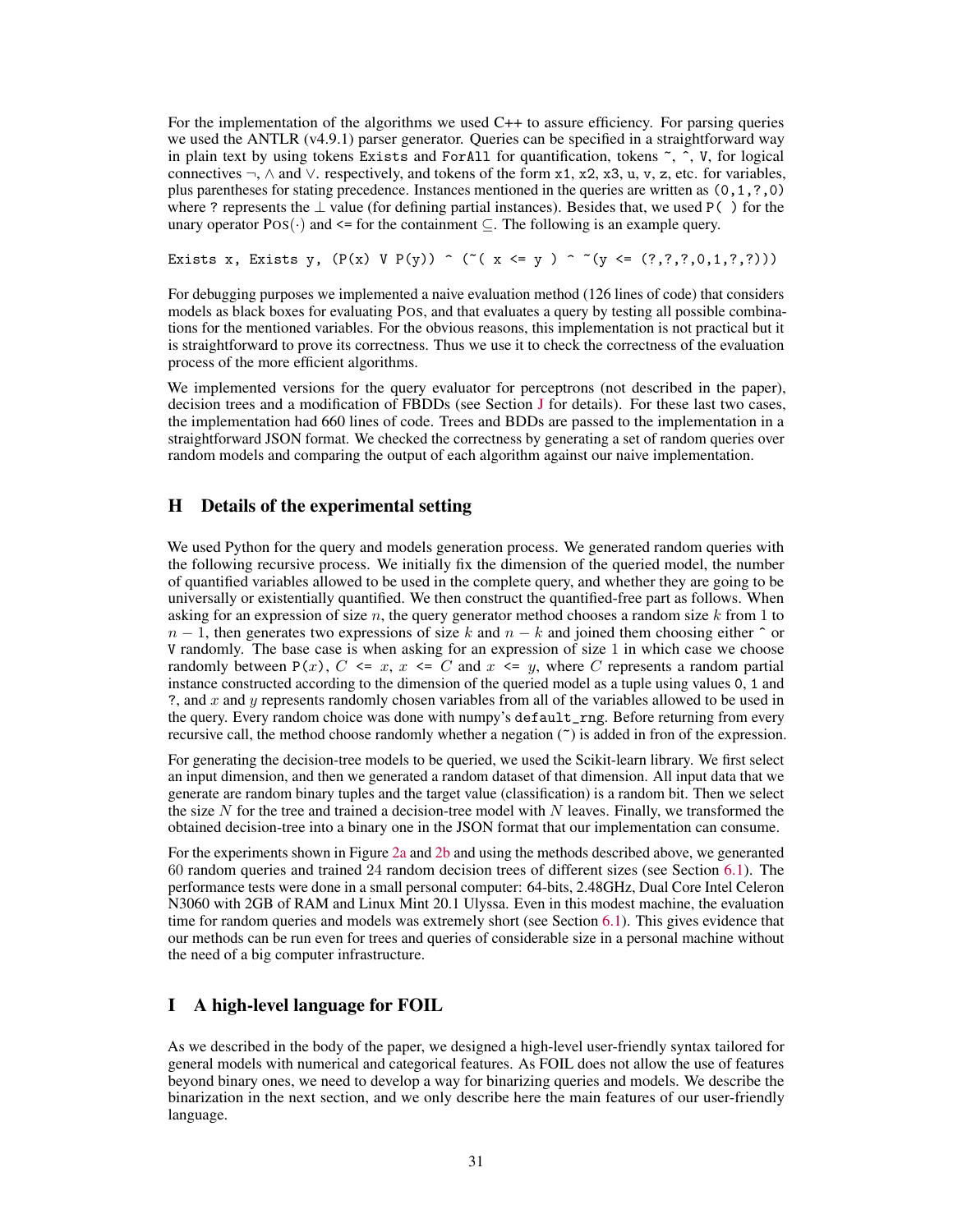Figure [3](#page-20-0) shows examples of queries written for the Student Performance Data Set [\[29\]](#page--1-12)<sup>[2](#page-19-1)</sup>. In the highlevel syntax we use the expressions exists and for every that represents the logical quantification, and tokens and, or, not and implies for typical logical connectives. Variables can be any string that is not a reserved keyword. In the examples in Figure [3](#page-20-0) we use student, st1 and st2 as variables.

Our implementation allows for loading a trained model before evaluating queries (see details on model loading below). Whenever a model is loaded the meta information about features and types as well as the classification is also loaded to be interpreted in the queries. A main difference with basic FOIL is that in our high-level syntax we allow for the use of named features. For example in the first query in Figure [3](#page-20-0) we use student.male to refer to the binary feature male of a student instance. Moreover we can refer to different classes (the output of the model) with names. For our example, we trained a binary classifier in which the positive class name is goodFinalGrades. Thus, the expression goodFinalGrades(student) is equivalent to the P( ) expression in the basic FOIL implementation. With all this we can intuitively interpret the first query in Figure [3](#page-20-0) as asking if having a male gender is enough for the model to make a decision about the final grades.

Besides naming features, our syntax also allows the comparison of with numerical thresholds. In this case we use the typical <= and > with their natural meaning. For instance, in our example using the Student Performance Data Set, the feature alcoholWeek states the level of alcohol consumption during week days, with value 1 begin low, and value 5 being high. Thus, the second query in Figure [3](#page-20-0) asks if it is possible that the trained model classify a student with a high alcohol consumption during week days (student.alcoholWeek > 3) as having good final grades. The comparison with numerical thresholds departs significantly from the base FOIL formalization, and thus it is not trivial how to compile this type of queries into FOIL. We describe the process in the next section.

Finally, in order to have meaningful answers for existential queries of the form  $\exists x (\neg Pos(x))$ , that is, asking for the existence of instances that are classified as negative for the model, we implemented the operator full( ) that essentially requires an instance to be not partial, that is, not using  $\perp$  (the formal definition of this property is in Equation [1\)](#page--1-13). The reason for this is that only total instances can be positive in models and since queries are evaluated over the set of all partial instances, the query  $\exists x(\neg Pos(x))$  is trivially true. Having full () as part of the language allows us to more easily deal with this case. For example, the third query in Figure [3](#page-20-0) uses full () to ask if there is a student with low alcohol consumption during the week and that is classified as not getting good grades.

All our queries have as possible answer either YES or NO. It is not difficult to extend our implementation such that, whenever the answer for an existential query is a YES then we can provide an instance as witness for that answer. One can similarly provide a witness when the answer for a universal query is a NO. This is part of our ongoing work.

Finally, we handcrafted over 20 queries similar to the ones in Figure [3](#page-20-0) and tested them over a decision tree with no more than 400 leaves. You can find the complete set of queries that we tested in our companion code.

## <span id="page-19-0"></span>J Binarization of queries and models

The definition of FOIL considers only binary instances (i.e., tuples in  $\{0,1\}^n$  for some  $n \geq 1$ ), and consequently, binary classifiers  $M : \{0,1\}^n \to \{0,1\}$  for some  $n \geq 1$ . As many real life classification problems involve a combination of categorical and numerical features, this could present a limitation to our approach. However, in this section we show that it is possible to overcome this apparent drawback by binarizing queries and models. A recent article by Choi et al. [\[12\]](#page--1-14), studies binary encodings for decision trees as well. Our approach is slightly different, as we are concerned as well with the issue of binarizing queries.

Let us define HL-FOIL as a *high-level* equivalent of FOIL. First, we define a *schema* for HL-FOIL as a mapping from *feature names* to *feature types*, which can be either  $\mathbb{R}$  or  $\mathbb{B} = \{0, 1\}$ , intuitively meaning that said feature is numerical or Boolean, respectively. We use notation  $S(f)$  to obtain the type of a feature by its name. Moreover, if a schema S defines the type of a feature f, we say  $f \in S$ .

For example, consider the following possible schema for the Student Performance Data Set:

<span id="page-19-1"></span> $^{2}$ Download dataset at: <https://archive.ics.uci.edu/ml/datasets/Student+Performance>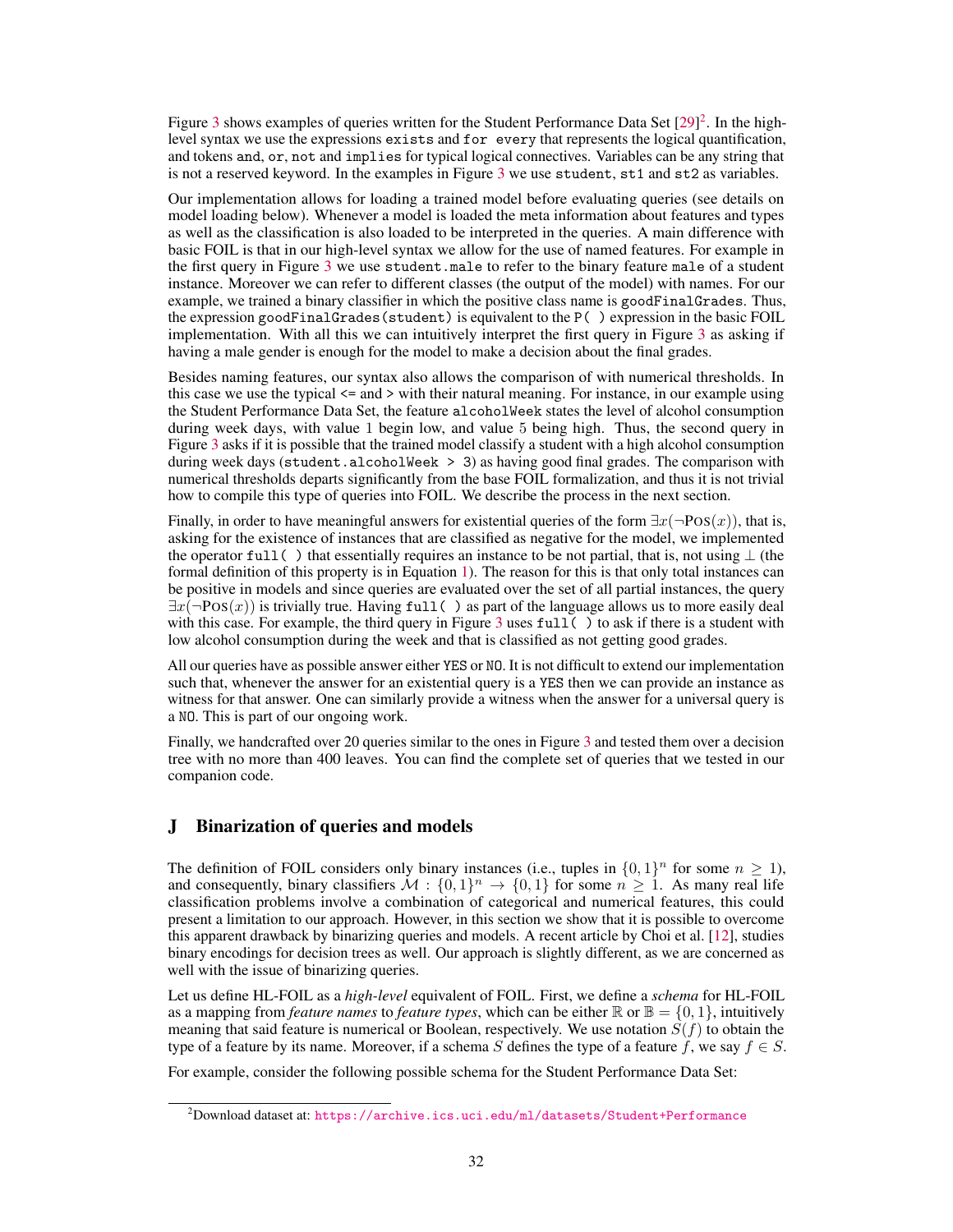```
for every student,
    student.male = true
    implies goodFinalGrade(student)
exists student,
    student.alcoholWeek > 3
    and goodFinalGrade(student)
exists student,
    student.alcoholWeek < 2
    and full(student) and not goodFinalGrade(student)
for every student,
    student.alcoholWeekend > 3 and student.alcoholWeek > 3
    implies not goodFinalGrade(student)
exists student,
    (student.alcoholWeekend > 3 or student.alcoholWeek > 3)
    and student.gradePartial2 \leq 6 and student.male = false
    and goodFinalGrade(student)
exists st1, exists st2,
    st1.studyTime > 2 and st2.studyTime <= 3
    and goodFinalGrade(st1) and
    full(st2) and not goodFinalGrade(st2)
```
Figure 3: Example queries in high-level syntax

 $S = \{ (age, \mathbb{R}), (alcohol Week, \mathbb{R}), (parentsTogether, \mathbb{B}), \ldots \}.$ 

We say a real-valued decision tree T is compatible with a schema S if each internal node  $u \in T$ holds one of the following conditions:

- (Numerical) Node u has label  $(f, \tau)$  for some  $f \in S, \tau \in \mathbb{R}$ , and  $S(f) = \mathbb{R}$ .
- (Boolean) Node u has label f with  $f \in S$ , and  $S(f) = \mathbb{B}$ .

Given a schema  $S$ , the following are atomic HL-FOIL<sub>S</sub> formulas:

- $Pos(x)$ , where x is a variable.
- FULL $(x)$ , where x is a variable.
- $(\leq, x, f, \tau)$ , where x is a variable,  $S(f) = \mathbb{R}$ , and  $\tau \in \mathbb{R}$ .
- $(=, x, f, b)$ , where x is a variable,  $S(f) = \mathbb{B}$ , and  $b \in \mathbb{B}$ .

Naturally, the domain of HL-FOIL<sub>S</sub> consists of functions from feature names  $f \in S$  to values in  $S(f) \cup \{\perp\}$ , which we call instances of HL-FOIL<sub>S</sub>. Continuing with our running example, the function e such that  $e(age) = 19.4$ ,  $e(parentsTogether) = 0, \ldots$  is an instance of HL-FOIL<sub>S</sub>. The semantics for the atomic formulas FULL $(x)$ ,  $(\leq, x, f, \tau)$ , and  $(=, x, f, b)$  is naturally defined as one would expect, by checking whether  $e_x(f) \leq \tau$ , and  $e_x(f) = b$ , respectively. In order to clarify the semantics of POS, we detail how instances of  $HL$ -FOIL<sub>S</sub> are evaluated by a decision tree.

For a decision tree  $\mathcal T$  compatible with S and an instance e of HL-FOIL<sub>S</sub>, we define  $\mathcal T(\mathbf{e})$  inductively:

- If  $\mathcal T$  is a leaf labeled with true, then  $\mathcal T(e) = 1$ , and  $\mathcal T(e) = 0$  if the label is false.
- If  $\mathcal T$  has a root labeled with  $(f, \tau)$ , left sub-tree  $\mathcal T_0$ , and right sub-tree  $\mathcal T_1$ , then  $\mathcal T(\mathbf{e})$  is defined as follows. If  $e(f) \leq \tau$ , then  $\mathcal{T}(\mathbf{e}) = \mathcal{T}_1(\mathbf{e})$ , and otherwise  $\mathcal{T}(\mathbf{e}) = \mathcal{T}_0(\mathbf{e})$ .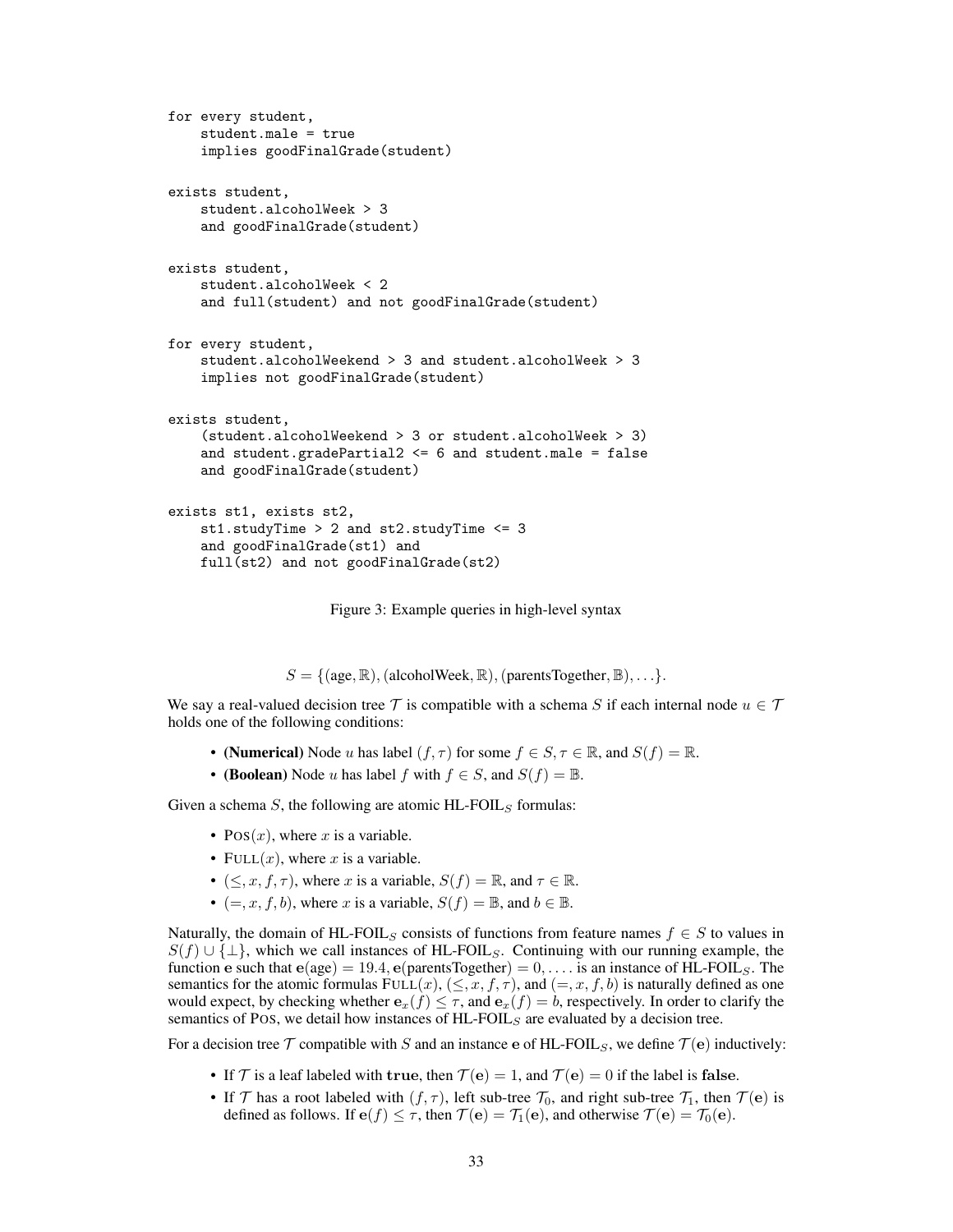<span id="page-21-0"></span>

Figure 4: Example of real-valued decision tree. For the sake of clarity, labels are written as  $f \leq \tau$ instead of  $(f, \tau)$ .

• If  $\mathcal T$  has a root labeled with f, left sub-tree  $\mathcal T_0$ , and right sub-tree  $\mathcal T_1$ , then  $\mathcal T(\mathbf e)$  is defined as  $\mathcal{T}_{f(\mathbf{e})}(\mathbf{e})$ .

It is important to stress that Boolean decision trees, in order to prevent inconsistencies, cannot repeat node labels in any path from the root a leaf. For real-valued decision trees we need a stronger requirement to avoid inconsistencies: if T has a root labeled with  $(f, \tau)$ , left sub-tree  $\mathcal{T}_0$ , and right sub-tree  $\mathcal{T}_1$ , then all nodes labeled with  $(f, \tau_0)$  in  $\mathcal{T}_0$  must hold  $\tau_0 > \tau$ , and similarly all nodes labeled with  $(f, \tau_1)$  in  $\mathcal{T}_1$  must hold  $\tau_1 < \tau$ .

We are now ready to define a binarization procedure.

Definition 1. *A binarization procedure* B *is an algorithm that takes: (i) a schema* S*; (ii) an existential formula*  $\varphi$  *in* HL-FOIL<sub>S</sub>; *(iii)* a decision tree  $\tau$  compatible with S, and returns a formula ψ ∈ (∃FOIL ∪ FULL) *together with a binary model* M*, such that*

$$
\mathcal{T} \models \varphi \iff \mathcal{M} \models \psi.
$$

The rest of this section is dedicated to show an efficient binarization procedure  $\beta$ . First, let us show the intuition behind the procedure with a simple example. Figure [4](#page-21-0) depicts a real-valued decision tree  $\tau$  over the schema S of our running example. Note that, although an instance e can have any real value as  $e(age)$ ,  $\mathcal T$  only distinguishes 4 intervals:

$$
(-\infty, 16], (16, 21], (21, 25], (25, \infty)
$$

Now consider the  $HL$ -FOIL<sub>S</sub> query:

$$
\varphi = \exists x \, \text{Pos}(x) \land (\leq, x, \text{age}, 27)
$$

Consider now instances  $e_1$ ,  $e_2$  such that  $e_1(age) = 26$  and  $e_2(age) = 28$ . While T accepts both  $e_1$ and  $e_2$  by traversing the same path, only  $e_1$  is a witness for  $\varphi$ . This implies that we require a finer partition of the real line into intervals. Namely,

$$
\mathcal{I}_{\text{age}} = (-\infty, 16], (16, 21], (21, 25], (25, 27], (27, \infty)
$$

is a *correct partition* for the tuple ( $\mathcal{T}, \varphi$ , age). Based on this, as  $|\mathcal{I}_{\text{age}}| = 5$ , we will use  $5 - 1 = 4$ binary features to encode the age of instances. In particular, the leftmost 1 among those 4 binary features will indicate the interval to which the age of an instance belongs, interpreting that if there is no 1 among the 4 binary features, it belongs to the last interval. This will then allow to do the following compilation from  $HL$ -FOIL<sub>S</sub> to FOIL:

$$
(\leq, x, \text{age}, 27) \rightsquigarrow \neg (x \subseteq (0, 0, 0, 0, \perp, \perp, \ldots))
$$

As a FOIL instance e not having 0 in the first four Boolean features that encode age must have at least a 1 in one of those Boolean features, and thus, it corresponds to a HL-FOIL<sub>S</sub> instance whose age lies in one of the first four intervals of  $\mathcal{I}_{\text{age}}$ , and therefore have age  $\leq 27$ .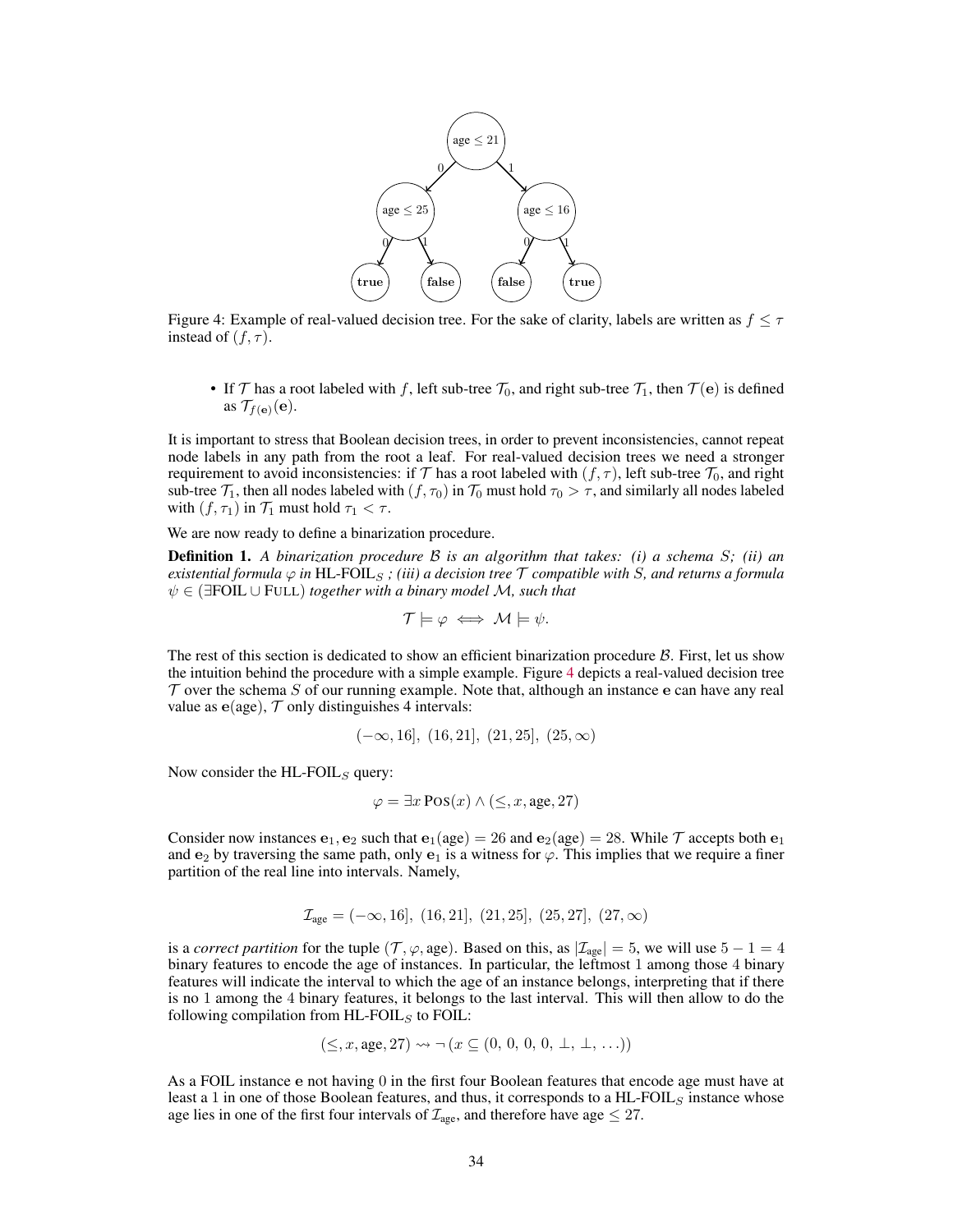<span id="page-22-0"></span>

Figure 5: Illustration of  $\mathcal{B}(\mathcal{T}, \varphi)$ , assuming age is the only feature, and considering a query  $\varphi =$  $\exists x \text{Pos}(x)$  that does not mention any threshold  $\tau$ .

More formally, assume a real-valued decision tree  $\mathcal T$  and a HL-FOIL<sub>S</sub> query  $\varphi$ . Then, for every feature name  $f \in S$  such that  $S(f) = \mathbb{R}$ , we define its *partition set* as follows:

 $P_f = \{\tau \mid (f, \tau) \text{ labels a node in } \mathcal{T}, \text{ or } (\leq, x, f, \tau) \text{ appears in } \varphi \text{ for some variable } x\}$ 

Feature f will be encoded using  $|P_f|$  Boolean features. The resulting dimension of instances of HL-FOIL<sub>S</sub> compiled into FOIL instances will therefore be  $n = \sum_{f \in S} |P_f|$ , taking the convention that if  $S(f) = \mathbb{B}$  then  $|P_f| = 1$ .

As S is unordered, but instances of FOIL have an ordering of their features, we choose an arbitrary ordering of features names  $f_1, \ldots, f_k$ , and we associate to them ranges of Boolean features as follows. To  $f_1$  we associate the components in the range  $[1, |P_{f_1}|]$ , and then for  $f_i, i > 1$ , we associate  $[\ell, \ell + |P_{f_i}| - 1]$ , where  $\ell$  is end of the range associated to  $f_{i-1}$  plus 1.

Therefore comparison of the form  $(\leq, x, f, \tau)$ , for some variable x, will thus be compiled as:

$$
(\leq, x, f, \tau) \leadsto \neg (x \subseteq \mathbf{e}_{\tau})
$$

where, if  $\tau$  is the *i*-th smallest element in  $P_f$ , then  $\mathbf{e}_{\tau}$  is an instance having 0 in the first *i* Boolean features associated to f, and  $\perp$  in the rest.

We now need to binarize the decision tree T accordingly. We do so by transforming T into a BDD  $\mathcal{B}(\mathcal{T}, \varphi)$  (not necessarily free) that is *almost*-free, in a precise sense that we will detail. If  $\mathcal T$  was using a single node  $u$  to test whether the age of an instance was at most 27, we now require several nodes to test for the different Boolean features encoding the age of said instance. In particular, if age is encoded with Boolean features of indices  $[i, \ldots, j]$ , and 27 is the k-th smallest value in  $P_{\text{age}}$ , then  $\mathcal{B}(\mathcal{T}, \varphi)$  needs to test that there is a 1 in among the features of indices  $[i, \ldots, i + k - 1]$ . Thus, we create in  $\mathcal{B}(\mathcal{T})$  a *gadget* for node u of  $\mathcal T$  that tests whether

$$
\mathbf{e}[i] \vee \mathbf{e}[i+1] \vee \cdots \vee \mathbf{e}[i+k-1].
$$

Correctness is clear from the construction of the binarization procedure. Figure [5](#page-22-0) illustrates  $\mathcal{B}(\mathcal{T}, \varphi)$ continuing with the previous example.

While  $\mathcal{B}(\mathcal{T}, \varphi)$  is not necessarily an FBDD, we claim that it is close enough to one in what concerns the evaluation of ∃FOIL formulas. As the proof of Proposition [1](#page--1-5) implies, the only characteristic of models we require for efficient evaluation in the existential fragment is that one can find in polynomial time a determinization of an undetermined instance that is positive for said models. This is clearly not possible for general BDDs, as even checking if there is one positive instance for a BDD is NP-hard [\[38\]](#page--1-15). Surprisingly, the same algorithm for FBDDs presented in the proof of Proposition [1](#page--1-5) turns out to work for  $\mathcal{B}(\mathcal{T}, \varphi)$ .

In order to see illustrate why this is true, we consider a more sophisticated example of a real-valued decision tree  $\mathcal T$ , presented in Figure [6.](#page-23-0) Note that both the gadgets for nodes labeled (age, 21) and (age, 25) will use the Boolean features associated to age, and thus the *freeness* property will be broken. The reason the presented algorithm does not work in general BDDs is that a positive leaf could only